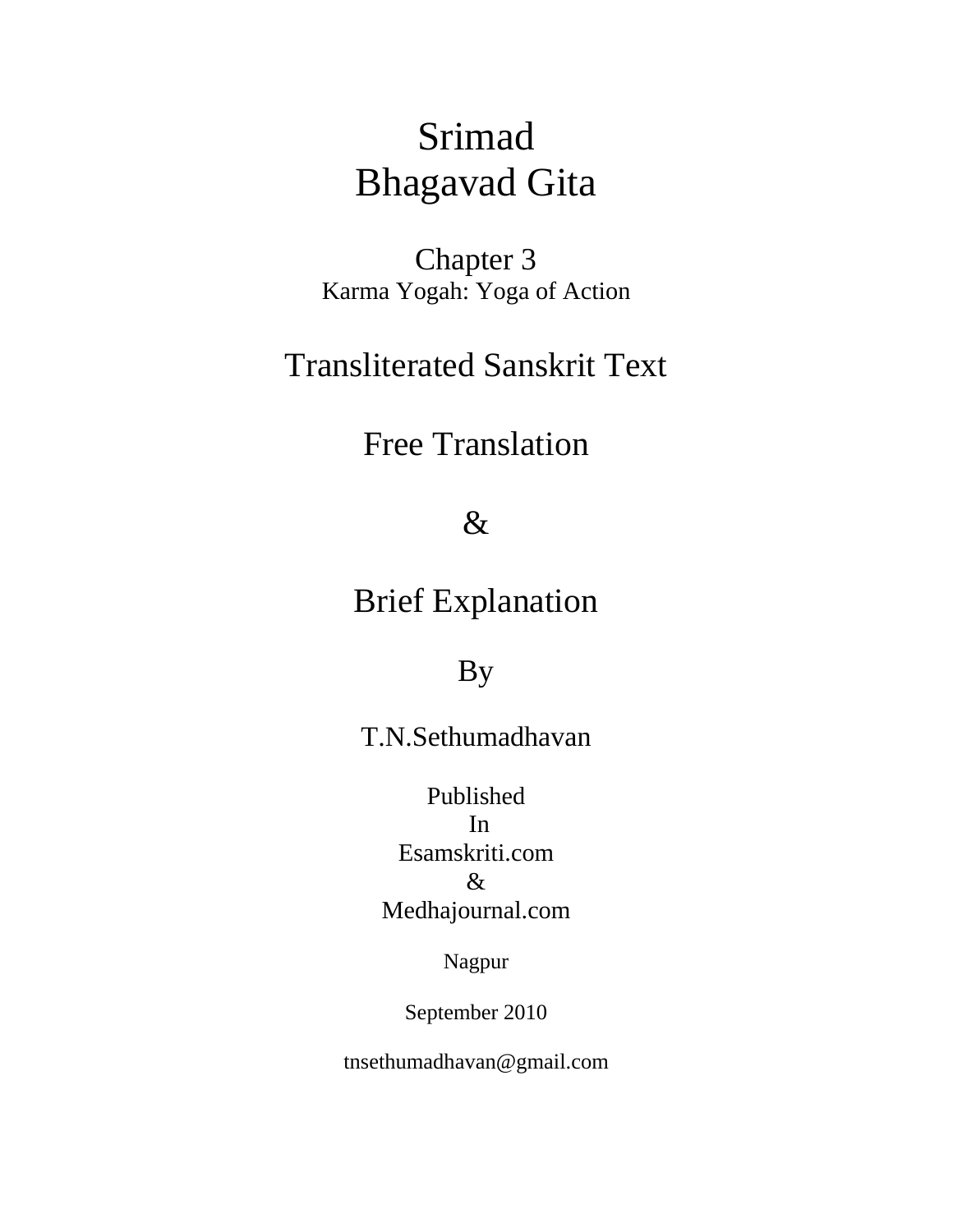#### Bhagavad Gita: Chapter 3 (Part-1) Karma Yogah : Yoga Of Action **T.N.Sethumadhavan**

#### Preamble

This Chapter analyses from various points of view and establishes the fact that the performance of prescribed duties is obligatory for everyone. Here Lord Krishna categorically and comprehensively explains how it is the duty of each and every member of society to carry out their functions and responsibilities in their respective stage of life according to the rules and regulations of the society in which one lives. Further the Lord explains why such duties must be performed, what benefit is gained by performing them, what harm is caused by not performing them, what actions lead to bondage and what actions lead to salvation. All these points relating to duty have been described in great detail. Hence this chapter is entitled "Karma Yogah : Yoga Of Action".

In the previous Chapter Bhagavan advised that Arjuna's duty was to work without preoccupying himself with its result and at the same time suggested that he should not be attached to inaction. He concluded His advice with the advocacy of the path of attaining the state of steady wisdom and Brahmi state by knowledge and renunciation.

Arjuna feels confused by the Lord's praise of righteous war (2.31-38) and the Buddhi Yoga i.e. equanimity of mind  $(2.49 \& 50)$  as also about the man of steady wisdom in conclusion. These apparently conflicting views seem to have perplexed Arjuna as to which path he has to adopt for his self-development i.e. whether it is knowledge or action or either together or total renunciation of both. The advice of The Lord here is that selfless action performed in a spirit of dedication and surrender and with pure motive is the right path.

The Text

WHY THEN WORK AT ALL?

**arjuna uvaacha jyaayasee chet karmanaste mataa buddhir janaardana tat kim karmani ghore maam niyojayasi keshava // 3.1 //** 

*Arjuna said* 

*If you think that knowledge is superior to action, O Janardana, why then do you ask me to engage in this terrible action, O Kesava?* 

**vyaamishreneva vaakyena buddhim mohayaseeva me tadekam vada nishchitya yena shreyo'ham aapnuyaam // 3.2 //** 

*With these apparently perplexing words you confuse my understanding, as it were; therefore, tell me definitely that one thing by which I may attain the Highest Goal.*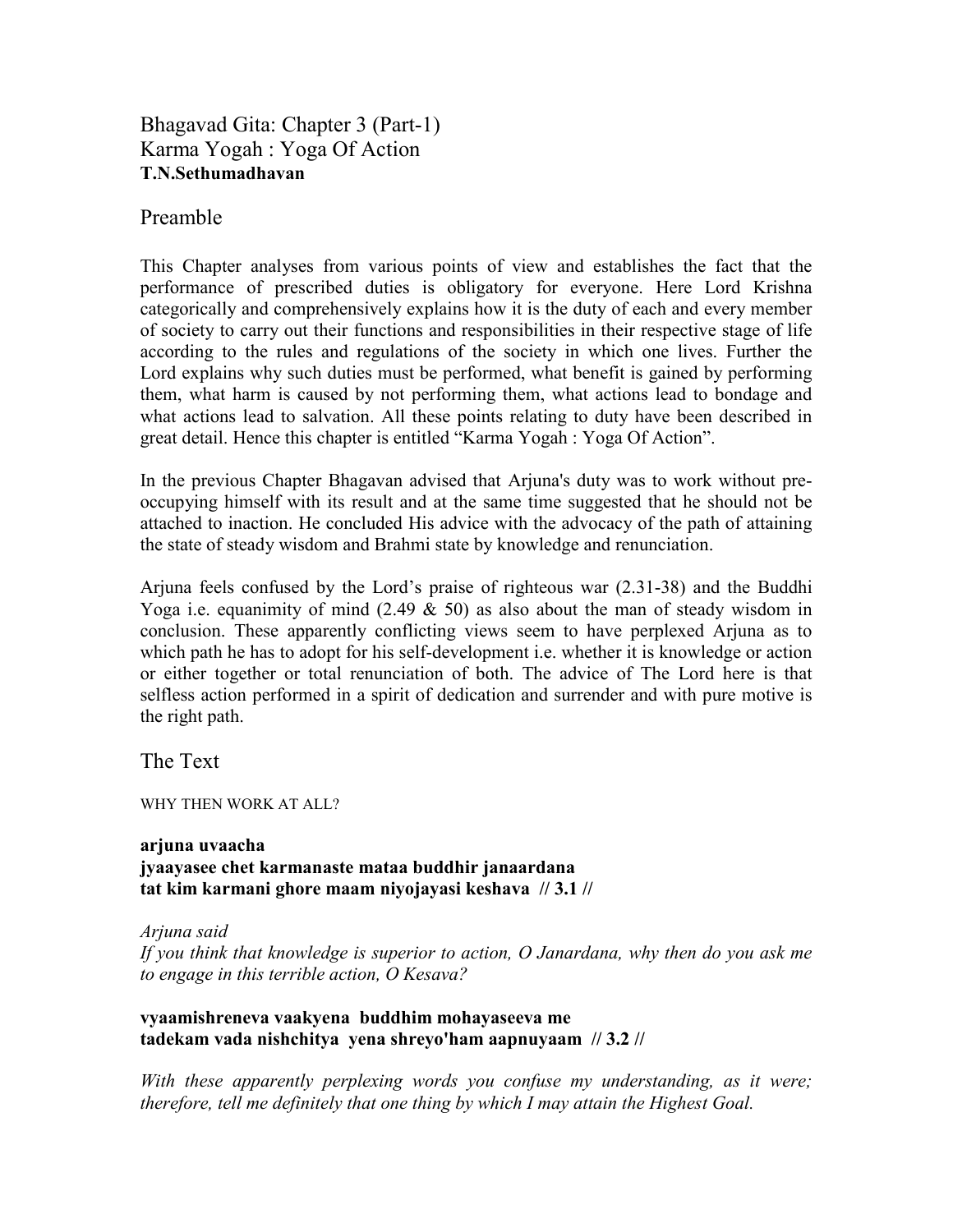Arjuna misunderstands the teaching that work for reward is less excellent than work without attachment and desire and believes that Sri Krishna is of the view that knowledge without action is better than work. If Sankhya method of gaining wisdom is superior, then action is an irrelevance. In this confusion he asks Sri Krishna as to which of the paths he has to follow for his self-development since he still believed that to fight against his people was a terrible action. Hence, Arjuna requests Sri Krishna to teach him for certain either of the two – knowledge or action - in accordance with the state and power of his understanding by which he could attain the highest good i.e. complete eradication of grief and infatuation and attainment of that imperishable.

The confusion is only seeming. It is not the intention of the Lord to confuse Arjuna but yet Arjuna is confused.

LIFE IS WORK BUT THE NEED IS UNCONCERN FOR RESULTS

#### **sri bhagavaan uvaacha loke'smin dwividha nishthaa puraa proktaa mayaanagha jnaanayogena saankhyaanaam karmayogena yoginaam // 3.3 //**

#### *Sri Bhagavan said*

In this world there is a two-fold path, as I said before, O blameless One (Arjuna), the *path of knowledge for men of contemplation and the path of work for men of action.* 

The words 'As I said before' indicate the beginning of the created world. Even at the very beginning of the cycle of time, two classes of people, those with contemplative and those with active temperaments, were in existence.

Those of contemplative mind are born with a clear knowledge of the Self and the non-Self. They easily renounce the world even at the early age of their lives and concentrate their thoughts on Brahman always. For them the path of knowledge is prescribed so that their ideas can mature and blend with Brahman.

The understanding of those who believe in external action as a means of self-unfoldment is still colored by the stain of duality. The performance of unselfish action purifies their souls and enables them to practice knowledge and contemplation.

The path of knowledge (Gnana Yoga) was described by The Lord in verses 11-38 and the path of action (Karma Yoga) in verses 40-53 of the Second Chapter which created confusion in the mind of Arjuna although never intended by The Lord.

To consider the path of action and the path of knowledge as competitive is to understand neither of them, they being complementary. Selfless activity enables the mind to exhaust many of its existing mental impressions and the mind thus purified prepares the one for the reception of knowledge of the Absolute through meditation or contemplation. There cannot be any knowledge of Brahman unless the mind is pure.

The Lord distinguishes two main types of seekers viz., the active and the contemplative.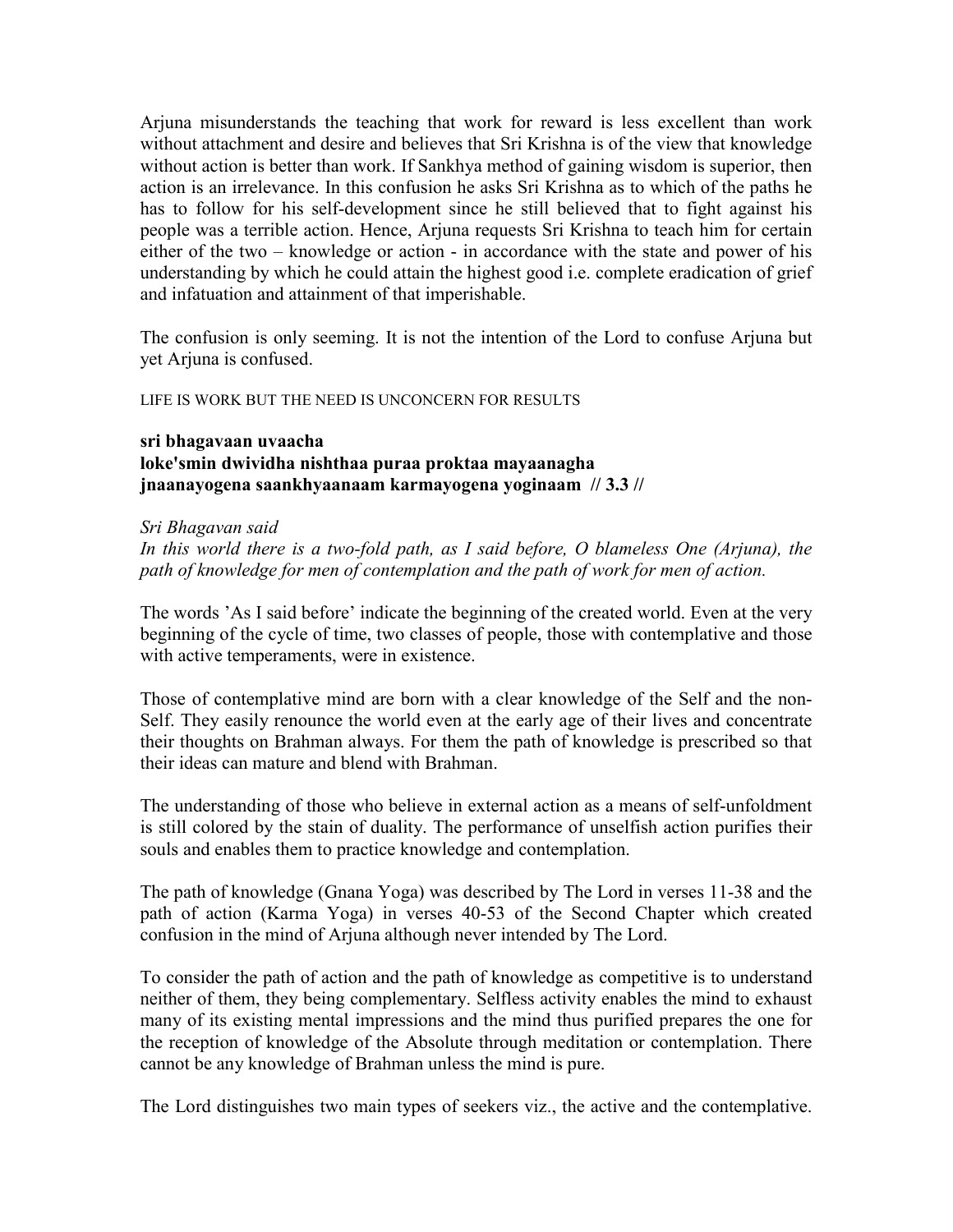Because temperamentally these two categories are so wide apart that a common technique for spiritual development cannot yield results. So Sri Krishna explains the twofold path of Self-development. Viz. Path of knowledge for the introverts whose natural tendency is to explore the inner life of the Spirit and the Path of action for the extroverts who have a natural bias for work in the outer world.

Those who are endowed with discrimination, dispassion, six-fold virtues, and longing for liberation and who have a sharp, subtle intellect and bold understanding are fit for Gnana Yoga or the Path of Knowledge. The six-fold virtues are control of the mind, control of the senses, fortitude, turning away from the objects of the world; faith and tranquility. Those who have tendency for work are fit for Karma Yoga or the Path of Action.

But this distinction cannot be the ultimate because all men are in different degrees both introverts and extroverts. For the Gita, the path of action is a means of liberation as efficient as that of knowledge and these are intended for two types of people. The practice of a particular spiritual discipline is determined by the competence of the aspirant. Both the active and the contemplative have one goal viz. the realization of Brahman. The path of action, however, does not directly lead to the realization.

#### WHAT IS ACTIONLESSNESS?

#### **na karmanaam anaarambhaan naishkarmyam purusho'shnute na cha sannyaasanaad eva siddhim samadhigacchati // 3.4 //**

*Not by abstention from work does a man reach actionlessness, nor by mere renunciation does he attain to perfection.* 

Action as it is generally understood is the outcome of want and desire. Actionlessness does not mean mere idling or abandoning of all actions. Although one can while away his time doing nothing, his mind will be full of thoughts scheming, speculating and planning over several matters. Desires generate thoughts at the mental level which when expressed in the outer world become actions. Thus thought is the real action. If one is free from thoughts, wishes, likes and dislikes and has knowledge of the Self he can be said to have reached the state of actionlessness.

The one who has reached such a state of actionlessness has neither the necessity nor the desire for action as a means to the end. He has a perfect satisfaction in the Self. Thus actionlessness and perfection are synonymous terms meaning, becoming one with the Infinite and free from all ideas of want and desire.

Mere renunciation or abandonment of action or running away from life does not lead to perfection. Through selfless dedicated action, purification of mind is achieved and the purified mind helps in attaining the Knowledge of the Self which is the ultimate Bliss. The natural law is that every action has its reaction and hence the result of the action is a source of bondage preventing the man from his union with the Supreme. What is needed is not renunciation of works but renunciation of selfish desires. This is *naishkarmya*, a state where one is unaffected by work.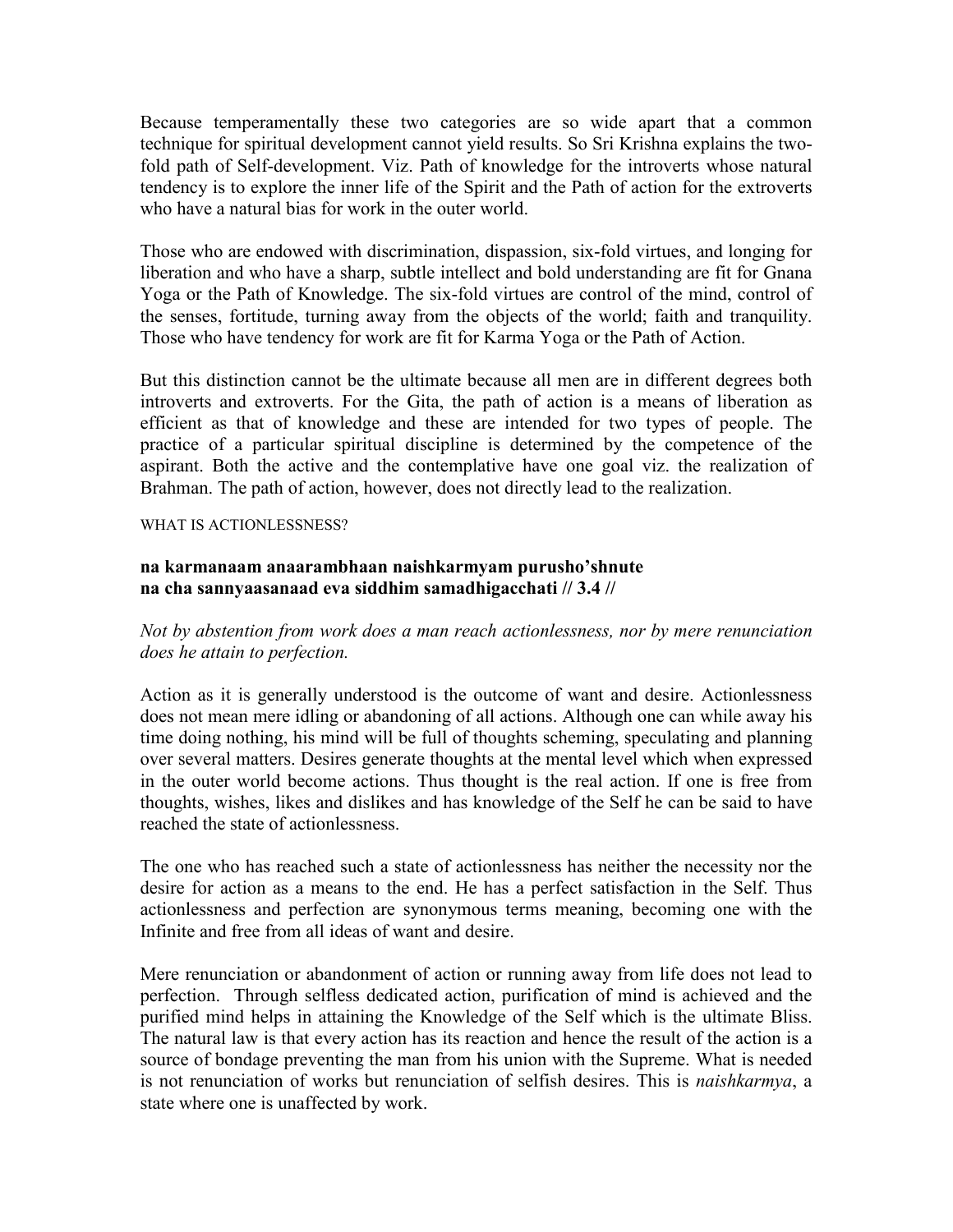#### WHY RENUNCIATION OF ACTION UNACCOMPANIED BY KNOWLEDGE DOES NOT LEAD TO PERFECTION?

#### **na hi kashchit kshanamapi jaatu tishthatyakarmakrit kaaryate hyavashah karma sarvah prakritjair gunaih // 3.5 //**

#### *Verily none can ever remain even for a moment without performing action; for everyone is made to act by the Gunas or qualities born of prakriti (nature), in spite of himself.*

Man is always under the influence of triple tendencies of unactivity- based on his Sattwic quality, activity- based on Rajasic quality, inactivity- based on Tamasic quality. Even for a single moment nobody can ever remain without any activity; even if one remains inactive physically his mind and intellect will always be active. Sattwic actions help a man to attain liberation. Rajasic and Tamasic actions bind a man to worldliness.

So long as we lead embodied lives we remain under the influence of these three Gunas or mental tendencies and we cannot escape from action. Without work life cannot be sustained. . But these Gunas cannot affect a man who has the knowledge of the Self, for he has gone beyond them. He has become a *Gunatita* - one who has transcended the qualities of nature and for him the work ceases. The man who has no knowledge of the Self who is called un-illumined, will be swayed by ignorance and will be driven to action by the Gunas.

While life remains, action is inevitable. Thinking is an act. Living is an act. These acts cause many effects. To be free from desire, from the illusion of personal interest, is the true renunciation and not the physical abstention from activity.

When it is said that work ceases for a man who is liberated, all that it means is that he has no further personal necessity for work which however does not mean that he goes into masterly inactivity. He woks, but without egoism or any binding necessity. Even in performing work he is not involved. When his egoism is removed, his actions are governed by the Supreme Self seated in his heart. Free from desire and attachment, one with all beings, he is released from the bondage of actions. Such actions do not bear fruit in the same way as a roasted or boiled seed loses its potency to sprout.

#### **karmendriyaani samyamya ya aaste manasaa smaran indriyaarthaan vimoodhaatma mithyaachaarah sa uchyate // 3.6 //**

#### *He who restrains his organs of action, but continues to dwell in his mind on the objects of the senses, deludes himself and is called a hypocrite.*

The five organs of action - the Karma Indriyas - are the organs of speech, hands, feet, genitals and anus. They are born of the Rajasic portion of the subtle elements viz. organ of speech is born of ether element, hands of air, feet of fire, genitals of water and anus of earth. Despite restraining these organs if one sits revolving in his mind the thoughts regarding the objects of these sense organs in order to give an impression that he is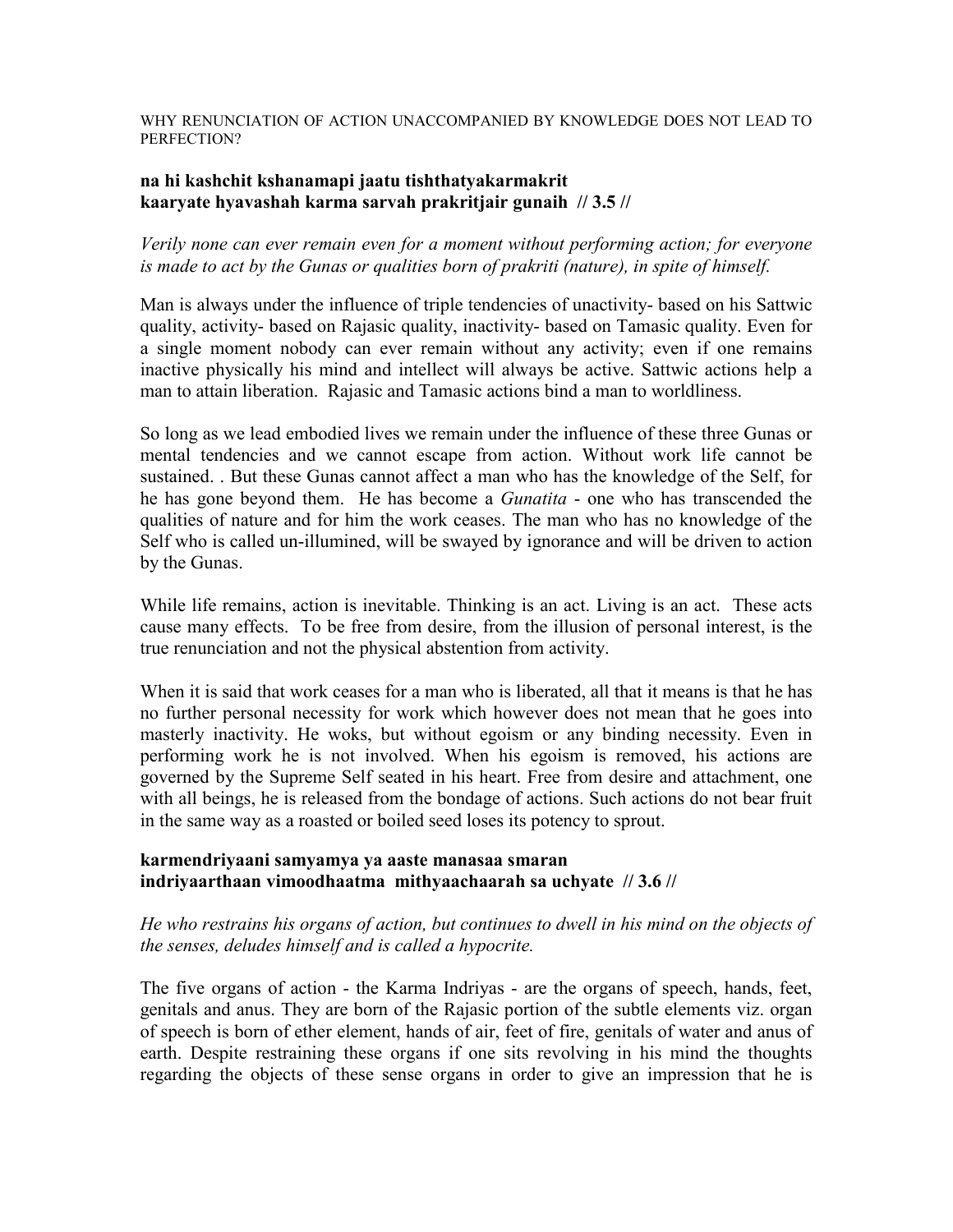meditating on God, he is called a self-deluded hypocrite and a man of sinful conduct.

True renunciation is not just the control of the organs of action or abstention from physical movement. It is the control of the mind and the organs of perception. It is the absence of longing for the activity. An active mind and an actionless body do not indicate the life of *sanyasa*. We may control outwardly our activities but if we do not restrain the desires which impel them, we have failed to grasp the true meaning of restraint.

#### **yastwindriyaani manasaa niyamyaarabhate'rjuna karmendriyaih karmayogam asaktah sa vishishyate // 3.7 //**

*But he who restrains his senses with his mind and directs his organs of action to work, with no feeling of attachment - he, O Arjuna, is indeed superior.* 

The science of right action and the art of right living are explained in this verse. Mind gets its inputs through five organs of perception which are also called sense-organs or organs of knowledge (Gnana Indriyas) from the outer world of sense objects. These five sense organs are the eye (sense of sight), ear (sense of hearing), nose (sense of smell), skin (sense of touch), and tongue (sense of taste). Mind perceives the sense objects by interacting with the sense organs and if that interaction is absent perception of objects by the mind is not possible even though the objects might be within the range of the sense organs. This verse asks the seeker to control the sense organs by the mind. This implies substitution of sense objects by nobler and diviner alternatives for the mind to dwell upon.

When the sense organs are thus controlled, a huge quantity of energy gets stored up which unless properly directed will disturb the inner equilibrium of an individual. This verse says that the pent up energies must be spent by directing the seeker's organs of action (explained in the previous verse) to the appropriate fields of activities. Even when so acting it is advised not to have attachment arising out of doership and enjoyership so that instead of gathering new mental impressions one may use such activities for exhausting the existing vasanas. Thus the very field of activity becomes a ground for liberation. In the previous verse mere outer renunciation is condemned and in this verse true spirit of inward detachment is commended.

#### IMPORTANCE OF PERFORMING ALLOTTED DUTY

#### **niyatam kuru karma twam karma jyaayo hyakarmanah shareerayaatraa pi cha te na prasiddhyed akarmanah // 3.8 //**

#### *Do your allotted work; for action is superior to inaction. Even the bare maintenance of the body would not be possible if you remain inactive.*

Allotted action is one's own duty as laid down in the scriptures to different persons in accordance with their inherited tendencies, the stage in life and the order in society. Nonperformance of such bounden duties would mean inaction. The very fact of living involves several natural and unavoidable actions which have to be performed by all. Even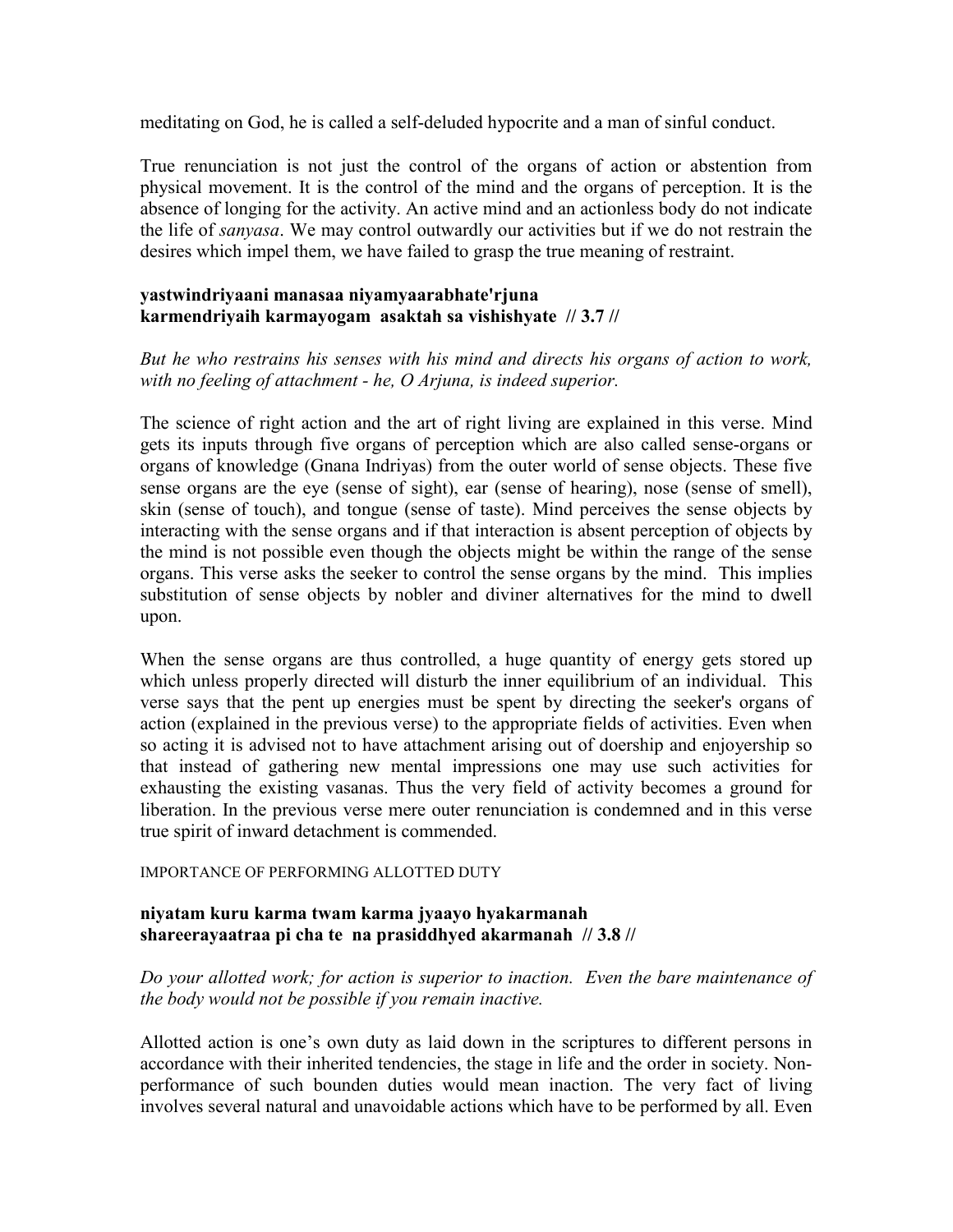bodily existence in health is just not possible if one has to live in complete inertia and inaction.

UNSELFISH ACTION DOES NOT CREATE BONDAGE

#### **yajnaarthaat karmano'nyatra loko'yam karmabandhanah tadartham karma kaunteya muktasangah samaachara // 3.9 //**

*The world is in bondage to work unless they are performed for the sake of Yajna (sacrifice). Therefore, O Son of Kunti, give up attachment and do your work as a sacrifice.* 

All work is to be done in a spirit of sacrifice, for the sake of the Divine. Yajna here means any unselfish action done with a pure motive. It is a self-sacrificing work undertaken in a spirit of self-dedication for the good of all. Such actions cannot be selfserving but self-liberating and do not bind the performer. An action which is not governed by the spirit of unselfishness binds one to worldliness, however glorious it may be.

#### WHAT IS SACRIFICE?

#### **sahayajnaah prajaah srishtwaa purovaacha prajaapatih anena prasavishyadhwam esha vo'stvishtakaamadhuk // 3.10 //**

*The creator (Prajapati ), having in the beginning created mankind together with Yajna, said 'by this you multiply'; this shall be the milch cow of your desires'.* 

When the Universe was created by the Creator - Prajapati - he simultaneously created Yajna also, the spirit of self-dedicated activities which is seen everywhere, e.g. shining of the sun and the moon, flowing of rivers, tolerance of the Earth etc., All these activities show the spirit of sacrifice without any selfish motives. The second part of the verse means that no achievement is impossible for man if he knows how to act in the spirit of self-effacement and self-sacrifice with the required amount of non-attachment.

#### HOW CAN WELFARE BE ACHIEVED BY SACRIFICE?

#### **devaan bhaavayataanena te devaa bhaavayantu vah parasparam bhaavayantah shreyah param avaapsyatha // 3.11 //**

*Cherish the Devas with this and may those Devas cherish you, thus cherishing one another you shall gain the highest good.* 

#### **ishtaan bhogaan hi vo devaa daasyante yajnabhaavitaah tair dattaan apradaayaibhyo yo bhungkte stena eva sah // 3.12 //**

*Devas, cherished by the sacrifice, will give you the desired objects. Indeed, he who enjoys objects given by the Devas without offering in return to them is verily a thief.*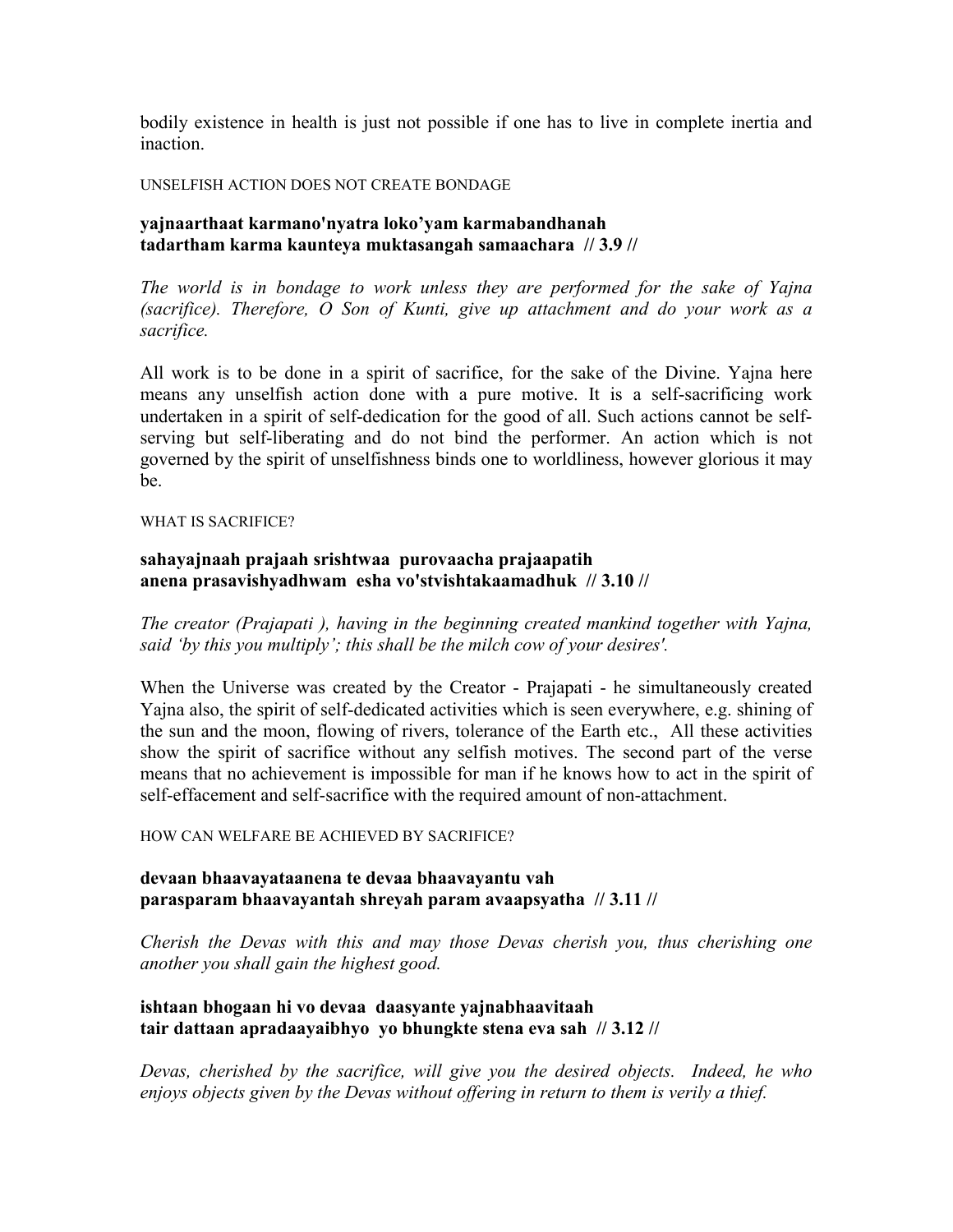By performing actions as Yajna, as dedication to the Self, recognize and express your sense of appreciation and gratitude to all the Devas, the presiding functionaries of natural laws such as wind, fire etc.

By worshipping the various Devas in a spirit of sacrifice, by being grateful to all the presiding deities of the unchanging laws of nature, you recognize the Self behind all the Devas, behind all the laws of nature and natural phenomenon in this creation. Thus, through the Yajnam- by propitiating the Devas, you propitiate the Self itself.

In any sacrifice or ceremonial ritual we propitiate the Devas by offering oblations to them. It is simply a way of expressing our deep sense of appreciation and gratitude to them for the parts that they play in this creation. Whether one is grateful or not, the sun rises, the rain rains and the wind blow. But by recognizing their functions in this creation, and by expressing one's deep appreciation and gratitude to them, one recognizes the true nature of one's own function in this creation, one becomes an active participant in this creation, and one progressively identifies oneself with the creation and the creator - The Self, Brahman.

When you express your appreciation and gratitude to the Devas, what do they do to you? Having been properly propitiated, the Devas will protect you; nourish you by their functions. Thus, may all the laws of nature - by their own natural functions, uplift you by being an asset to you in your endeavors for gaining your overriding goal of life, namely liberation.

By doing every work as a work of sacrifice totally dedicated to the Self, everything in this creation becomes an asset to you for your own upliftment in life, for your own true progress in life, for a life of non-binding, everlasting prosperity, success and happiness, leading ultimately to *Shreyas*, total Fulfillment in life. Therefore, mutually interacting with each other, may you reap the supreme good, may you gain *moksha*.

What about the person who never says a prayer, who has no sense of gratitude, but only wants to enjoy whatever he, can get out of this world? The one who enjoys all the blessings of daily life without even a sincere expression of gratitude to the Self (Devas) who made all such enjoyments possible, is indeed a thief.

Thus in the Vedic view, every human being is meant for action as a participant in this creation. Every one's destination is the same, namely *shreyas, moksha*. One reaches this destination by doing one's Karma with the attitude of Karma Yoga - as an act of sacrifice dedicated to the Self.

In this relative world man and Devas are interdependent. They are nourished by one another. Men offer oblations to the gods; gods in return ensure men's welfare by sending rain and other gifts. Thus a chain of mutual obligation binds together all created beings.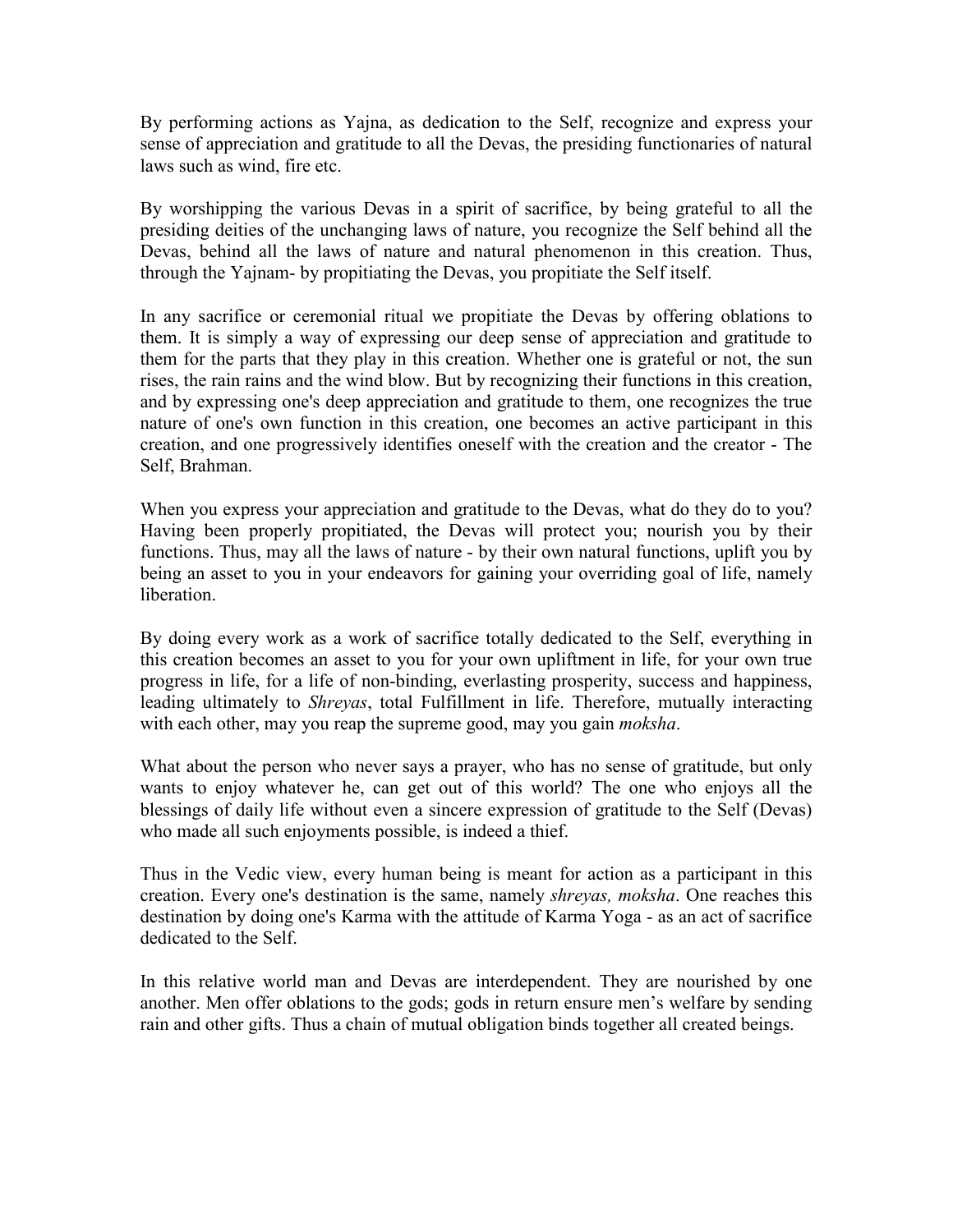#### THOSE WHO ACT IN A SPIRIT OF SACRIFICE ARE SUPERIOR PERSONS

#### **yajnashishtaashinah santo muchyante sarva kilbishaih bhunjate te twagham paapaa ye pachantyaatma kaaranaat // 3.13 //**

*The righteous who eat the remnants of the sacrifice are freed from all sins; but those sinful ones who cook food only for their own sake, verily eat sin.* 

Sins of the past are the cause for the present pains and the present sins are the cause for future sorrows. All the causes for the sorrows in social life can be removed if the members of the community find happiness in enjoying the results of their efforts performed in true Yajna spirit. As a contrast to this it is pointed out that those who cook for themselves only meaning those who perform actions only with selfish motives are eating nothing but sin. By doing the work in yajna spirit, the selfish life is transformed into an unselfish one and the individual becomes aware of the interdependence of all beings.

ACTION SETS THE WHEELS OF THE COSMOS GOING

**annaad bhavanti bhootani parjanyaad anna sambhavah yajnaad bhavati parjanyo yajnah karma samudbhavah // 3.14 //** 

 *From food all creatures are born; from rain food is produced; from sacrifice comes rain; sacrifice is born of action.* 

**karma brahmodbhavam viddhi brahmaakshara samudbhavam tasmaat sarvagatam brahma nityam yajne pratishthitam // 3.15 //** 

*Know that action arises from the Vedas, and the Vedas from the Imperishable. Therefore, the all pervading Vedas ever rest in sacrifice.* 

The cosmic wheel of co-operative action is painted here. The living creatures are born out of food and nourished by food. The mineral wealth of the world becomes assimilable food because of the action of the rain upon it. Rain is the cause for the conversion of mineral raw material into nutritive food in life. Similarly, in all fields of activity profit can be gathered only when the field comes under conditions favorable for it to produce those profits. Self-dedicated activity - Yajna - when performed in any field of endeavor will create conditions-rains- for the field to yield profit - Annam- enjoyable by the society.

This wheel of action is connected with and includes the Supreme. The principle of right action has come out of the Creator himself who is none other than the Imperishable Supreme Reality expressed through the Vedas. Therefore, the all pervading Supreme is ever centered in all efforts undertaken with an honest spirit of self-dedication for the common good. He who lives in unison with this wheel of action is contributing to the harmony of life.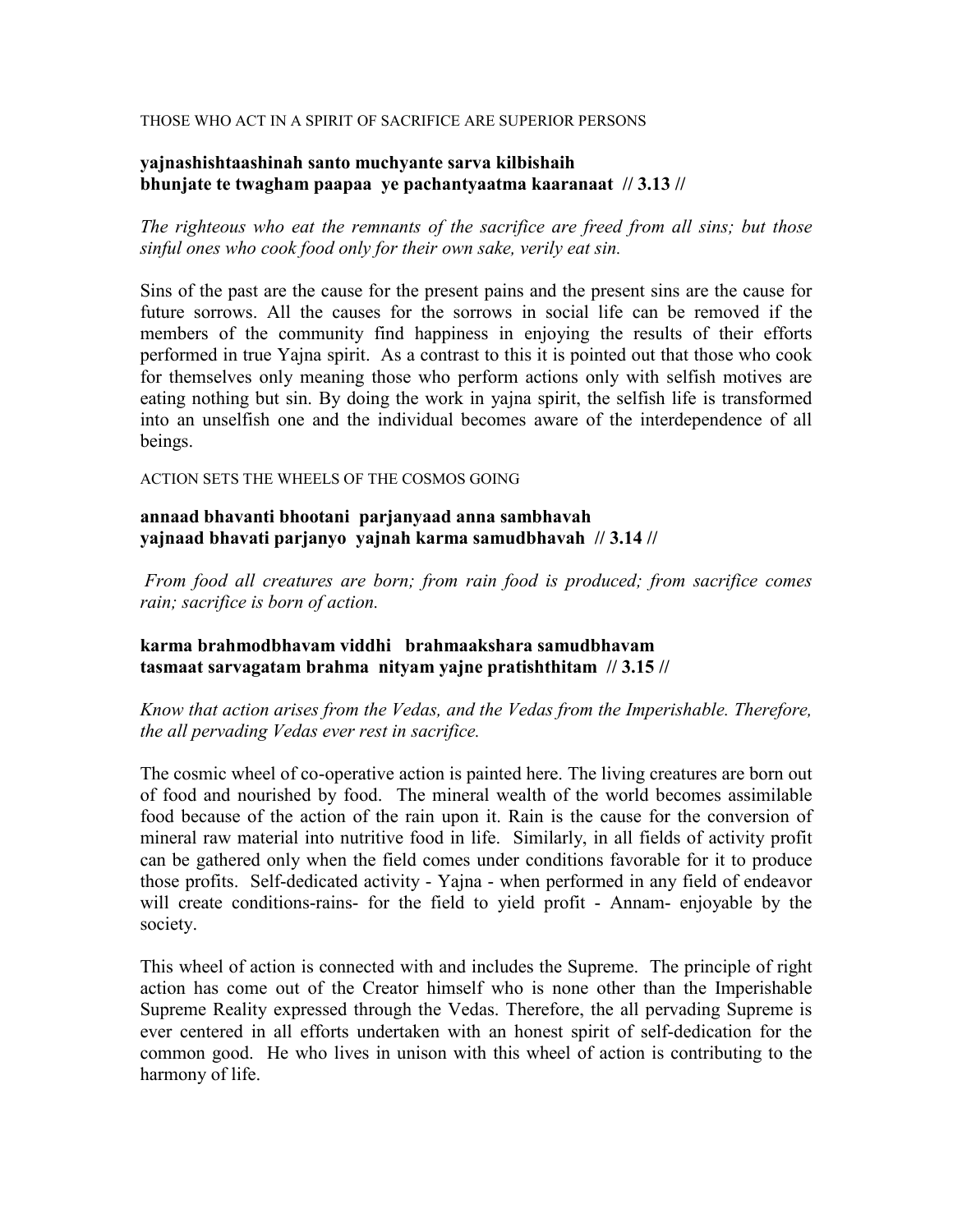#### **evam pravartitam chakram naanuvartayateeha yah aghaayur indriyaaraamo mogham paartha sa jeevati // 3.16 //**

*He who does not follow the wheel thus set-in motion, but takes delight in the senses, he lives in vain, O Arjuna.* 

Every member of the Universe follows the principle of Yajna and contributes to the smooth running of the Universal Wheel of Action. But among all the living creatures only man has been endowed with the option of freedom of action - to contribute to the harmonious working of the cosmic mechanism or strike a discordant note.

While a majority of the people live abiding in the Law of Harmony, there are some who do not believe in this Eternal Law and revolt against it. During such dark periods nobody works with the spirit of Yajna without which no favorable circumstances can be created (rain) for the productive potential to manifest. Such seekers of selfish pleasures bring about discordance in the Wheel of Action. They are considered to be living in sin and that too in vain by the Gita.

In these verses (10 to 16) the Vedic conception of sacrifice as an inter-link between God and man is set in the larger context of the interdependence of beings in the cosmos. He who works for himself alone lives in vain.

TO THE ONE WHO REMAINS SATISFIED IN THE SELF, THERE IS NOTHING TO WORK FOR

#### **yastwaatmaratir eva syaad aatmatriptashcha maanavah aatmanyeva cha santushtas tasya kaaryam na vidyate // 3.17 //**

*But for that man who rejoices only in the Self, who is satisfied in the Self, who is content in the Self alone, verily there is nothing to do.* 

The motivation for any human action in the outer world is to achieve better satisfaction and contentment. The man of perfection does not depend on external objects for his happiness. He finds his joy, bliss and contentment in his own Divine experience. When he has already achieved satisfaction and contentment, no more desires arise in him. Where there are no desires there is no action. Such a realized man is a person endowed with Self-Knowledge. He has no worldly duties to perform. He is the knower of Brahman.

#### **naiva tasya kritenaartho naakriteneha kashchana na chaasya sarvabhooteshu kashchidartha vyapaashrayah // 3.18 //**

*He has nothing to gain by what he does in this world, nor anything to lose by what he leaves undone; nor is there anyone, among all beings, on whom he need to depend for any thing.* 

An ordinary man is required to act for earning profit or avoiding loss. But for a man who discovered eternal satisfaction in his own Self and reached perfect contentment therein no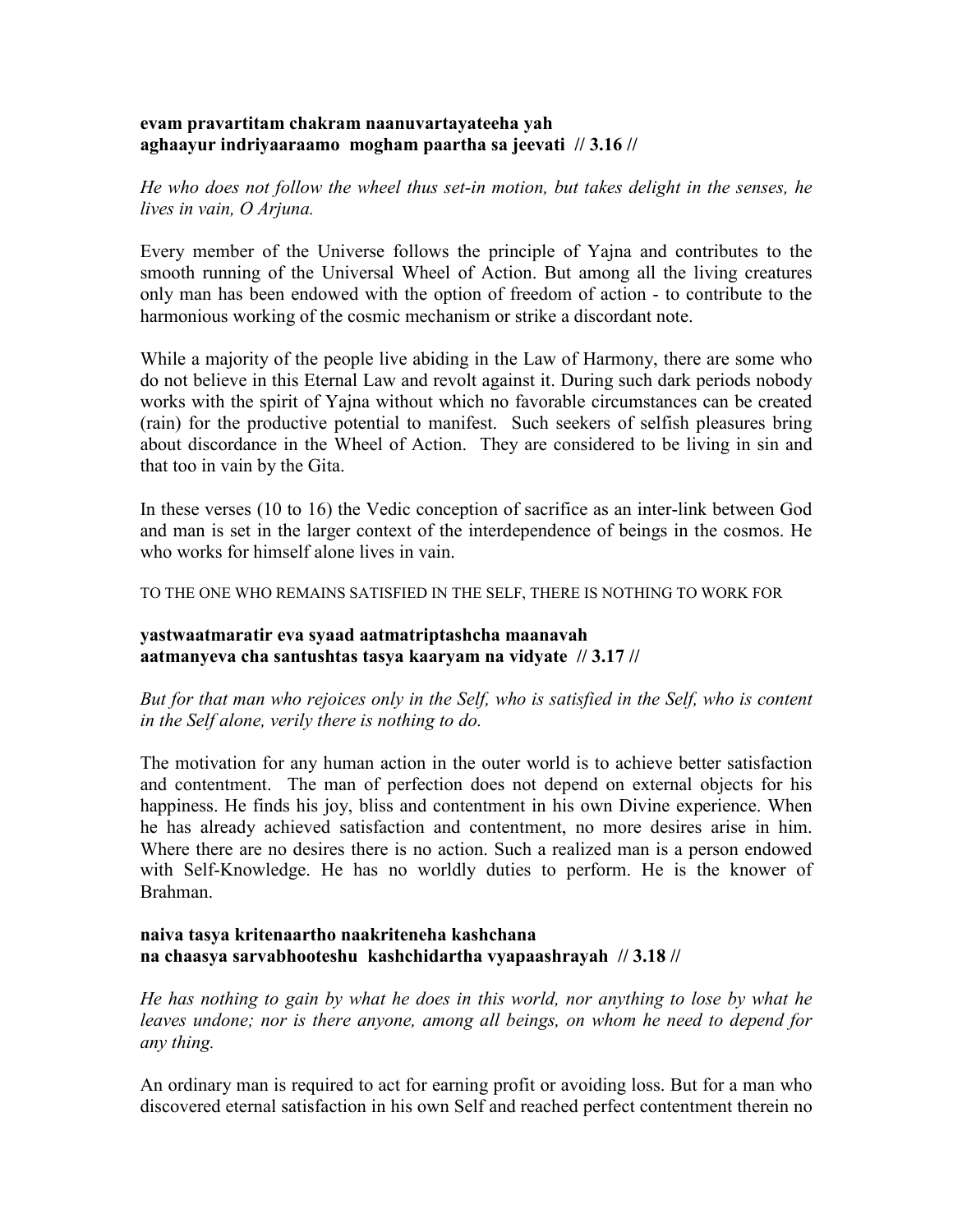purpose is served by engaging himself in any action because there is neither anticipation of gain nor fear of loss for him. Such a person depends upon nothing for his joy, neither on any being from the Creator, Brahma to a blade of grass nor on any object.

#### PERFORM ACTION WITHOUT ATTACHMENT

#### **tasmaad asaktah satatam kaaryam karma samaachara asakto hyaacharan karma param aapnoti poorushah // 3.19 //**

#### *Therefore, always do without attachment the work you have to do; for by performing action without attachment a man reaches the Supreme.*

After explaining the wheel of action Sri Krishna concludes His dissertation by asking Arjuna to perform actions which are obligatory on his part in his present status in life. Even here The Lord warns him to keep his mind away from the pitfalls of attachments.

Though the liberated man has nothing to gain by action or non-action and is perfectly happy in the enjoyment of the Self, there is such a thing called desireless action which he undertakes for the welfare of the world. The work done without attachment is superior to the work done in a spirit of sacrifice which is itself higher than work done with selfish aims. While this verse says that the man reaches the Supreme performing actions without attachment, Sankara holds that karma yoga helps us to attain purity of mind which leads to salvation. It takes us to perfection indirectly through the attainment of purity of mind.

#### EXAMPLES SET BY THE WISE

#### **karmanaiva hi samsiddhim aasthitaa janakaadayah lokasangraham evaapi sampashyan kartum arhasi // 3.20 //**

*Janaka and others attained perfection verily by action only; even with a view to the protection of the masses you should perform action.* 

Ancient kings like Janaka and others attained perfection or liberation - *samsiddhi* - by the path of action, performing right actions in a spirit of detachment and self-dedication. They set an example to the world by their lives of service and achievement. They attained purity of mind through the performance of duty and then realized Brahman.

Sri Krishna means Arjuna too, belonging to a princely class, who has the responsibility to protect his people, should act diligently and perform his kshatriya duties without running away from the battle as he intended earlier.

We can notice the modern leadership principle here. Born as a king Arjuna has got a greater commitment towards his subjects. He is a leader of men and a lot depends on him and his activities. Therefore, it is his bounden obligation to keep his post and discharge his duties diligently, risking all dangers and fighting enemies for achieving *Lokasangraha.*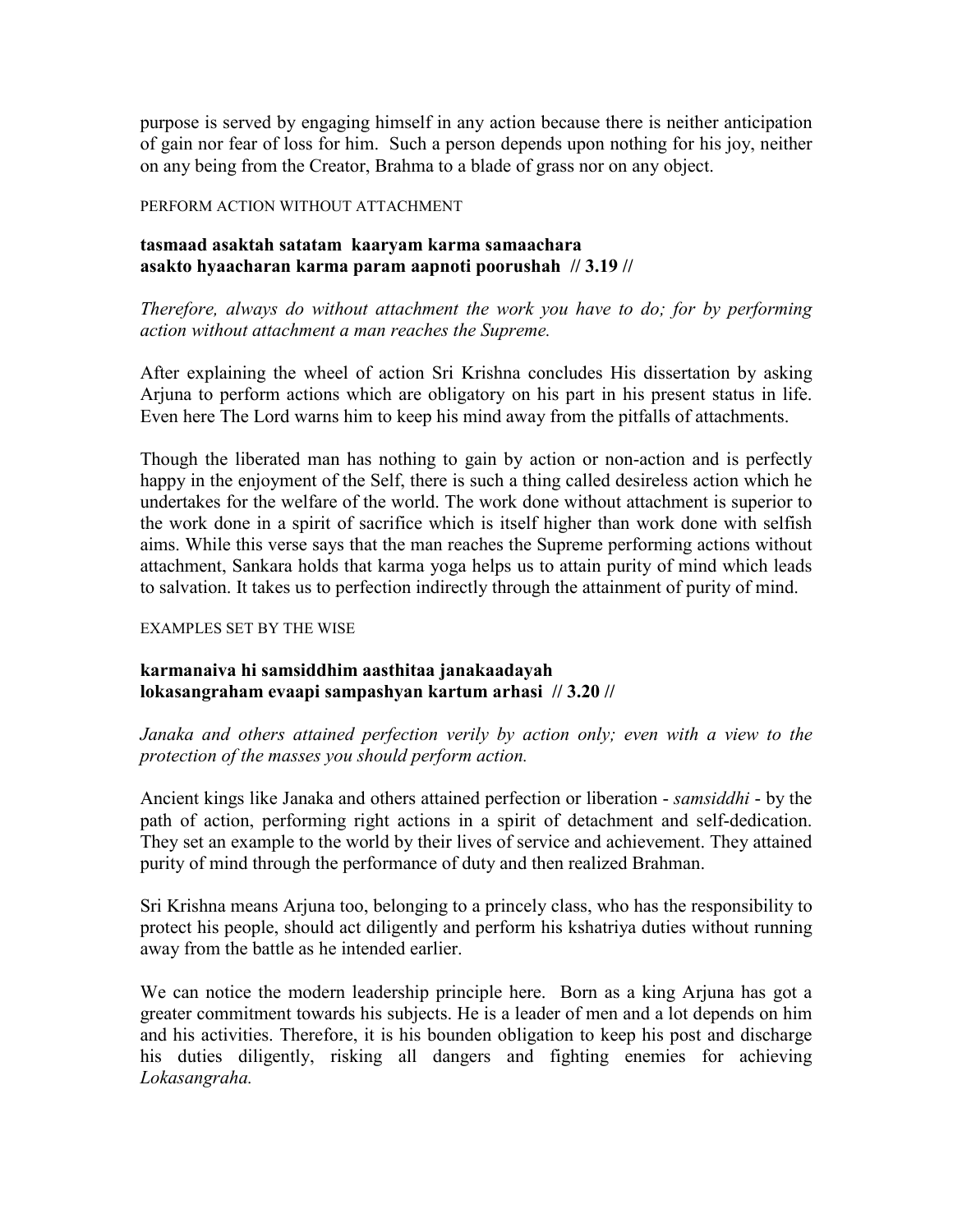*Lokasangraha* stands for the unity of the world, the inter connectedness of society, protection and maintenance by each other. If the world is not to sink into physical misery and moral degradation, if the common life is to be decent and dignified, religious ethics must control social action. The aim of religion is to spiritualize everyday life for establishing universal brotherhood on earth and maintenance of the world order.

HOW WORLD ORDER CAN BE MAINTAINED BY PERFORMING ONE'S OWN DUTIES?

#### **yad yad aacharati shreshthas tattadevetaro janah sa yat pramaanam kurute lokas tad anuvartate // 3. 21 //**

*Whatever a great man does, that, others follow; whatever he sets up as the standard, that, the world follows.* 

Common people are more influenced by the living examples of great men than by the abstract teaching of the scriptures. Man is a social animal. He is also an imitating animal. He takes his ideas of right and wrong from those whom he considers his superiors. The examples set by the leaders are implemented by the followers. As is the quality of leaders, so will be the quality of the followers. Whatever the persons in authority do, the subordinates imitate.

Sri Krishna implies that if Arjuna were to abandon his duty to act, then the entire community will follow the low standard of retreating from action set up by him which will lead to general social decadence. The Lord cites Himself as an example for Arjuna to act.

#### **na me paarthaasti kartavyam trishu lokeshu kinchana naanavaaptam avaaptavyam varta eva cha karmani // 3.22 //**

*There is nothing in the three worlds, O Partha, that has to be done by me, or is there anything unattained that should be attained by me, yet, I continue to engage myself in work.* 

Being a Perfect man and a Yogi, Sri Krishna had nothing to gain in this world. His entire life is an example of a perfect life of complete detachment. Even though He had nothing that He did not gain nor had anything further to gain, He was engaging Himself constantly in activity.

Here Krishna speaks of Himself as the Godhead. Though He transcends all claims of duty, yet He acts according to the scriptural injunctions to set an example to others.

#### **yadi hyaham na varteyam jaatu karmanyatandritah mama vartmaanuvartante manushyaah paartha sarvashah // 3.23 //**

*For, should I not ever engage in action, without relaxation, men would in every way follow my path, O Son of Pritha.*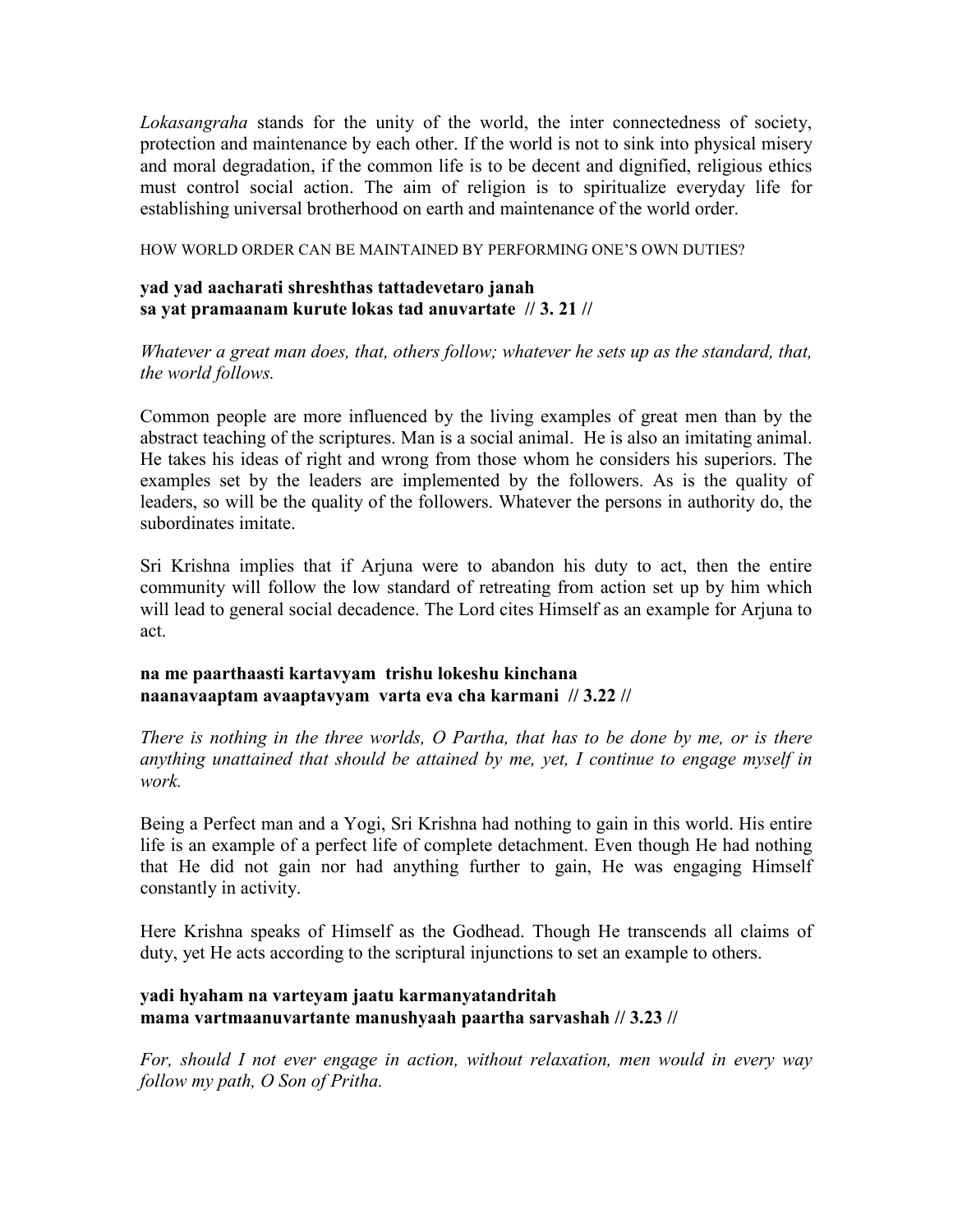If The Lord remains inactive the people also will imitate Him and sink themselves in inertia and unproductive existence and great harm will come in the world. The entire Universe survives and sustains itself by activity alone. In these verses the word `I' implies Atman or the Self-realized man of perfection. The God principle serves the pluralistic phenomenal world as a substratum for its existence.

#### **utseedeyur ime lokaa na kuryaam karma ched aham sankarasya cha kartaa syaamupahanyaam imaah prajaah // 3.24 //**

If I should cease to work, these worlds would perish. I should then be the cause of *confusion and destruction of these people.* 

If The Lord does not work it will not be conducive to the progress of the Universe. The Universe is not chaos but a cosmos. Nowhere chaotic conditions are observed in the working of the cosmic forces. Movement of planets, occurring of seasons, laws of the oceans, various social orders and disiplines etc., always obey the law of nature or God.

The Lord represents not only the law governing the outer world of things but also the law that governs the inner world of thoughts and emotions. Human society is divided into four castes on the basis of individual mental temperaments. In case the law governing the inner temperaments does not function there will be confusion in behavior and instability in the character of people bringing about their own destruction.

#### Concepts and Issues

Arjuna is confused about the relative importance of knowledge and work. If the man of knowledge is superior to the man of action, then why is he being asked to pursue the path of action and undertake such a terrible act like a fratricidal war?

Sri Krishna replies that there are two types of people viz. the purely intellectual and the physically active. The path of knowledge is prescribed for the intellectual, whereas the path of action is the best for the physically dynamic. But it should be born in mind that dedicated action by itself cannot be the end. It is only the means to achieve the final goal of Realization of the Self. On the other hand, the path of wisdom takes one directly to the final goal.

The path of knowledge is not the proper one for Arjuna as he, being a Kshatriya, does not belong to the meditative and intellectual type. His natural aptitude is for action and he can purify himself only through action. So he has to discharge his duties in a selfless spirit of pure devotion without expecting any fruits of such action.. If one understands the art of performance of actions without selfishness, one is already in the path of knowledge as these two paths are not contradictory but complementary.

An action performed without any concern for the fruits thereof is not inaction because such action never produces any psychological reaction and gains wonderful results while inaction i.e. running away from action, produces nothing but idleness.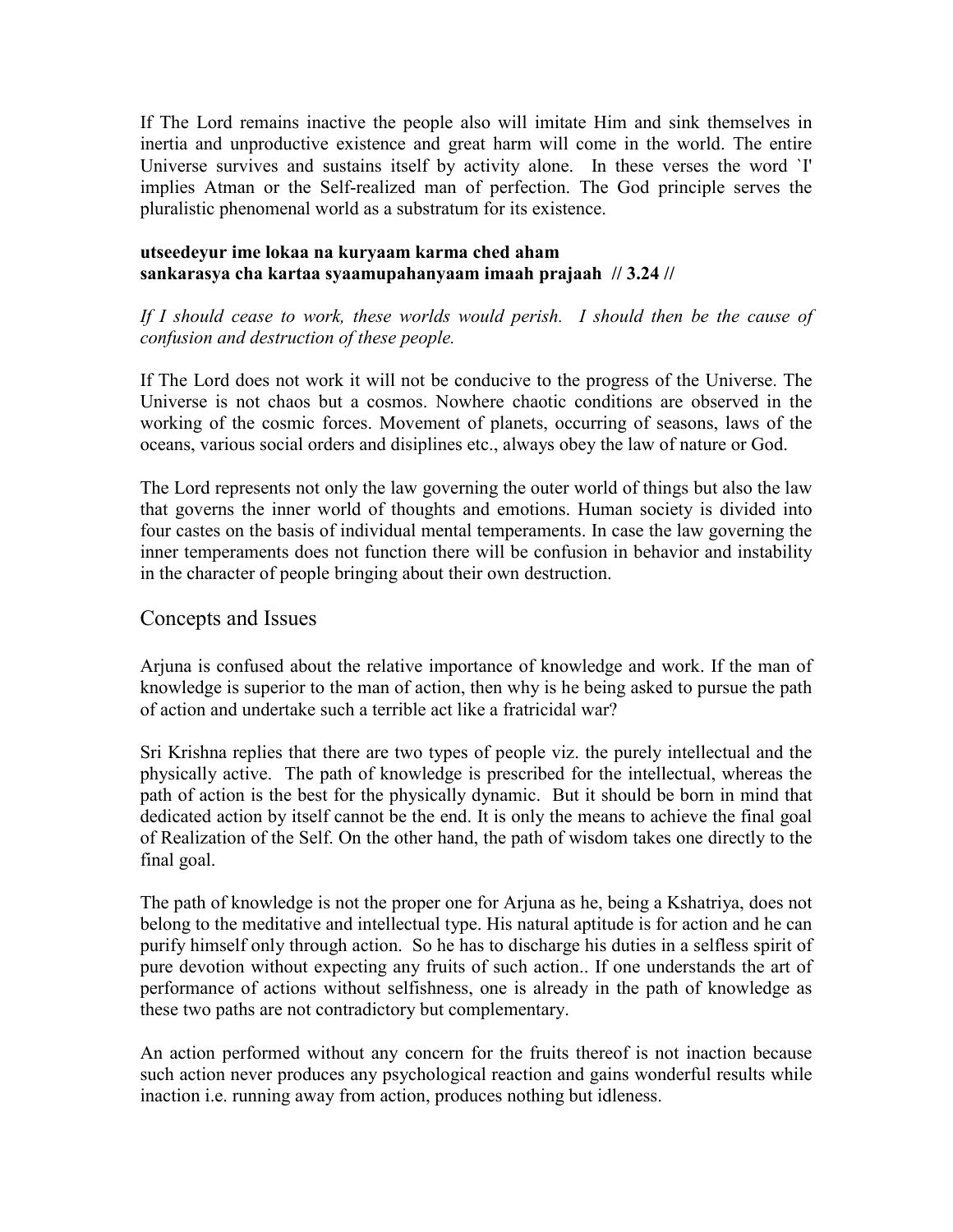All beings always remain active. Inaction is against the law of nature. Inaction by external withdrawal of sense organs from the sense objects while the mind remaining preoccupied with the thinking about those objects is hypocrisy or escapism and self deception. A real seeker of wisdom is the one, who conquers his organs of perception by his mind but employs his organs of action in the selfless discharge of his duty. Performance of one's duty is, in all respects, preferable to utter inaction. One cannot live even the everyday ordinary life without doing anything.

Only those actions which are prompted by desires entail bondages of vasanas but not those performed in the discharge of one's duty with no expectation of the result and meant only as an offering at the feet of The Lord. It is called performing of actions in the spirit of Yagna i.e. sacrificing our selfish interests for the welfare of the humanity at large. Here the word Yagna which means Vedic ritualism includes all self-less cooperative activities.

In the beginning the Creator created all living beings with a capacity of yagna in everybody i.e. to work with a selfless attitude, in a spirit of dedication for the common welfare. The spirit of co-operation between the high and the low, the rich and the poor, the wise and the dull, the spirit of give and take and many more such noble and divine values of harmonious living in society are meant by the word Yagna. He only commits stealing who is only ready to take but not to give. People used to propitiate God by sacrifice who in turn bestowed them with plenty and prosperity through rains, fertility of the soil to yield nourishing food.

Mother Nature provides many examples of the spirit of constant sacrifice like the Sun giving light, the Earth satisfying all human requirements and the Fire giving heat etc. Thus sacrifice is an unselfish action. Prosperity and plenty are the direct results of such dedicated actions.

The capacity to do well in us has been given by the Creator, the Supreme, manifested through its own creative urge. What we are bound to do in our station in life we must do well for our own good and for the good of the entire community. Wherever such a noble work is undertaken in a spirit of co-operation (Yagna) there is God, the Highest. Those who have reached the highest state of eternal contentment need not pursue this path because they have nothing to gain by actions as the individuality in them created by ego has already ended and they do not depend upon anyone for anything.

Sri Krishna advises Arjuna that he still being a seeker of Knowledge should discharge his duty in a spirit of dedication as an offering to The Lord citing examples of King Janaka and others of Perfect Wisdom who attained Perfection through selfless discharge of their duties. The Lord gives His own example of engaging Himself in activities continuously although it is immaterial for Him whether He acts or not.

The reason for this is that the common people with limited intelligence imitate the great and so if The Lord has to remain inactive, they will also remain idle leading to indiscipline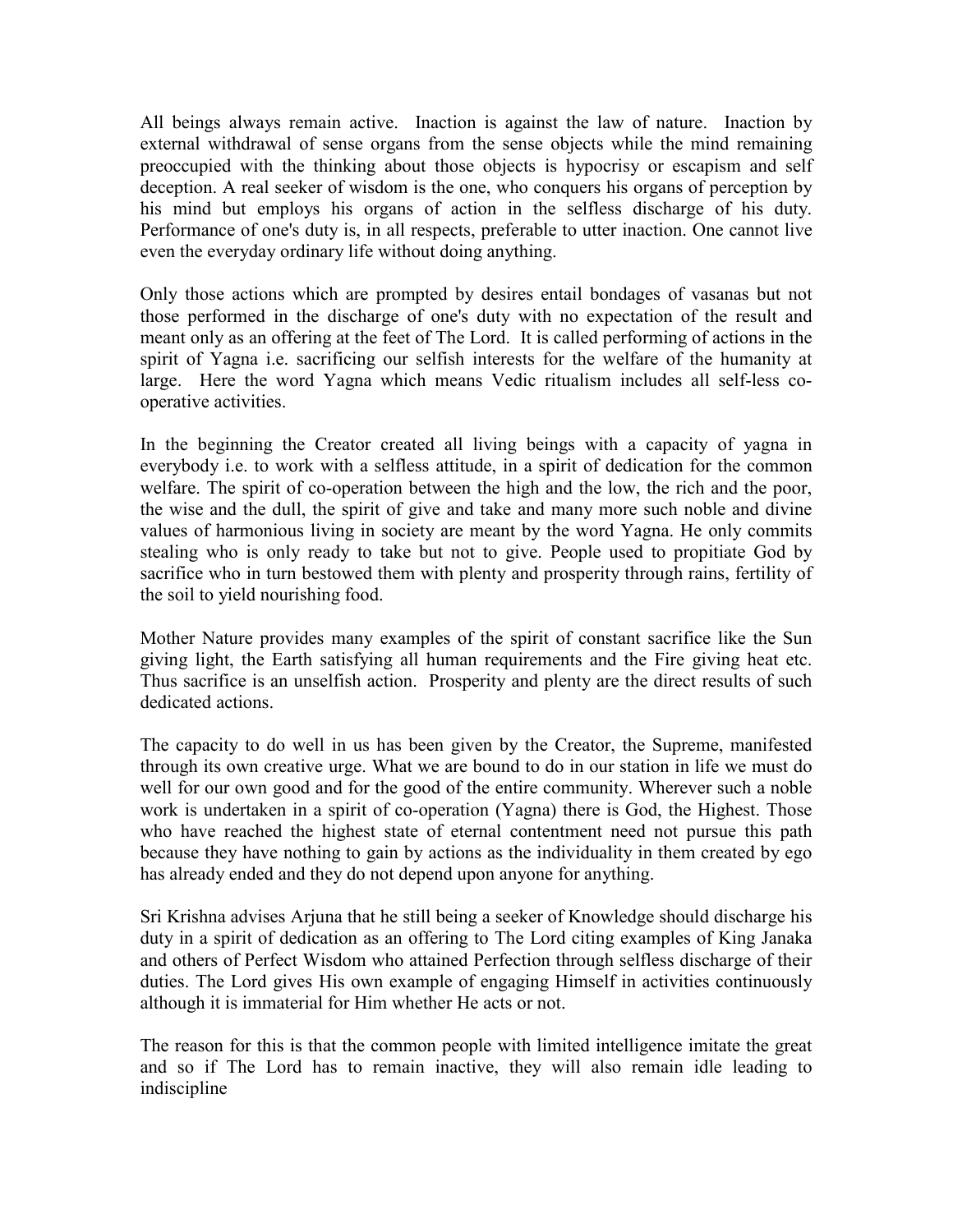Live as the Gita Teaches You to Live

- $\triangleright$  Action one must perform; but it should be performed in the spirit of Yajna. The aim is Lokasangraha, the benefit at large.
- $\triangleright$  Interdependence of beings in the cosmos should not be forgotten. He who works for himself alone lives in vain.
- $\triangleright$  Leadership qualities are stressed. Set an example to others in right living.

#### Points to Ponder

- 1. What was Arjuna's doubt in the beginning of the Chapter and what was Sri Krishna's clarification to it?
- 2. How does a man bound by action?
- 3. Who is a hypocrite?
- 4. What is the philosophy of action?
- 5. How can one be free from action?
- 6. What is the cosmic wheel of co-operation?
- 7. What is meant by Lokasangraha?
- 8. What is the difference between the activities of the wise and the ignorant?
- 9. Why it is important for the wise man to set an example to others in rightful living?

#### **Next time we will proceed from the Verse 3.25**

*HARIH OM*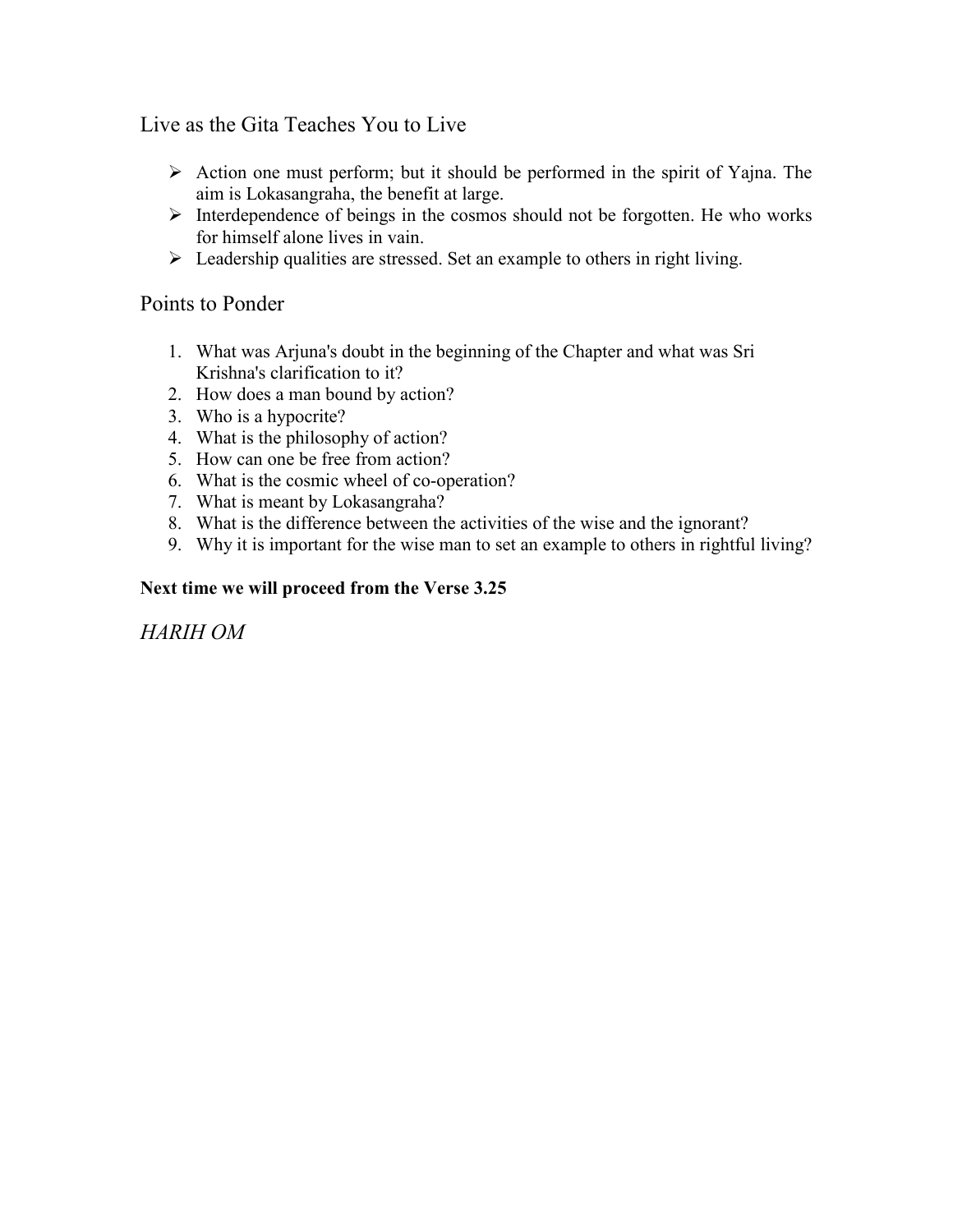Bhagavad Gita: Chapter 3 (Part-2) Karma Yogah : Yoga Of Action **T.N.Sethumadhavan** 

#### Preamble

We had seen in the previous verses that by citing His own example The Lord described the consequences of not doing any action and proved that for the sake of the world order it is necessary for all of us to perform our allotted duties. Bhagavan continues his sermon and advises that it is incumbent upon even the man of knowledge to perform action for the sake of world amity.

The Text

#### **saktaah karmanyavidwaamso yathaa kurvanti bhaarata kuryad vidwaam stathaa saktash chikeershur lokasangraham // 3.25 //**

*As the ignorant men act from attachment to work, O Bharata (Arjuna), so should the wise act without attachment, wishing the welfare of the world.* 

It is well known that every member of the society by and large always keeps himself busy through out his life time performing actions in his chosen field. A man of Self-realization also works in the world with the same enthusiasm and sincerity as an average man of the society with the difference that the actions of the ignorant are motivated by attachments and anxieties for the fruits of actions while the man of perfection will work without attachment and for the purpose of the welfare of the world at large.

Attachment becomes an obstruction only when it is ego-centric. But to the extent the attachment envelopes the welfare of a larger section of the community it gathers ethical value. Hence the advice to Arjuna is that he must fight as a warrior who is called upon to protect the higher values of living unattached to his ego-centric conception of himself and his people.

The idea is that an ignorant person acts zealously for his personal happiness; but a wise man should act, with the same zeal, for the welfare of others.

#### **na buddhibedam janayed ajnaanaam karmasanginaam joshayet sarva karmaani vidwaan yuktah samaacharan // 3.26 //**

Let no enlightened man unsettle the understanding of the ignorant people who are *attached to action; he should engage them in action, himself performing it with devotion.* 

This verse is a sort of precaution to the over-zealous explaining the art of giving guidance to others. A society functioning in a particular way should not be suddenly asked to stop and change its direction by a leader. On the contrary the leader should fall in line with the generation and slowly and steadily guide and help them to act in the right direction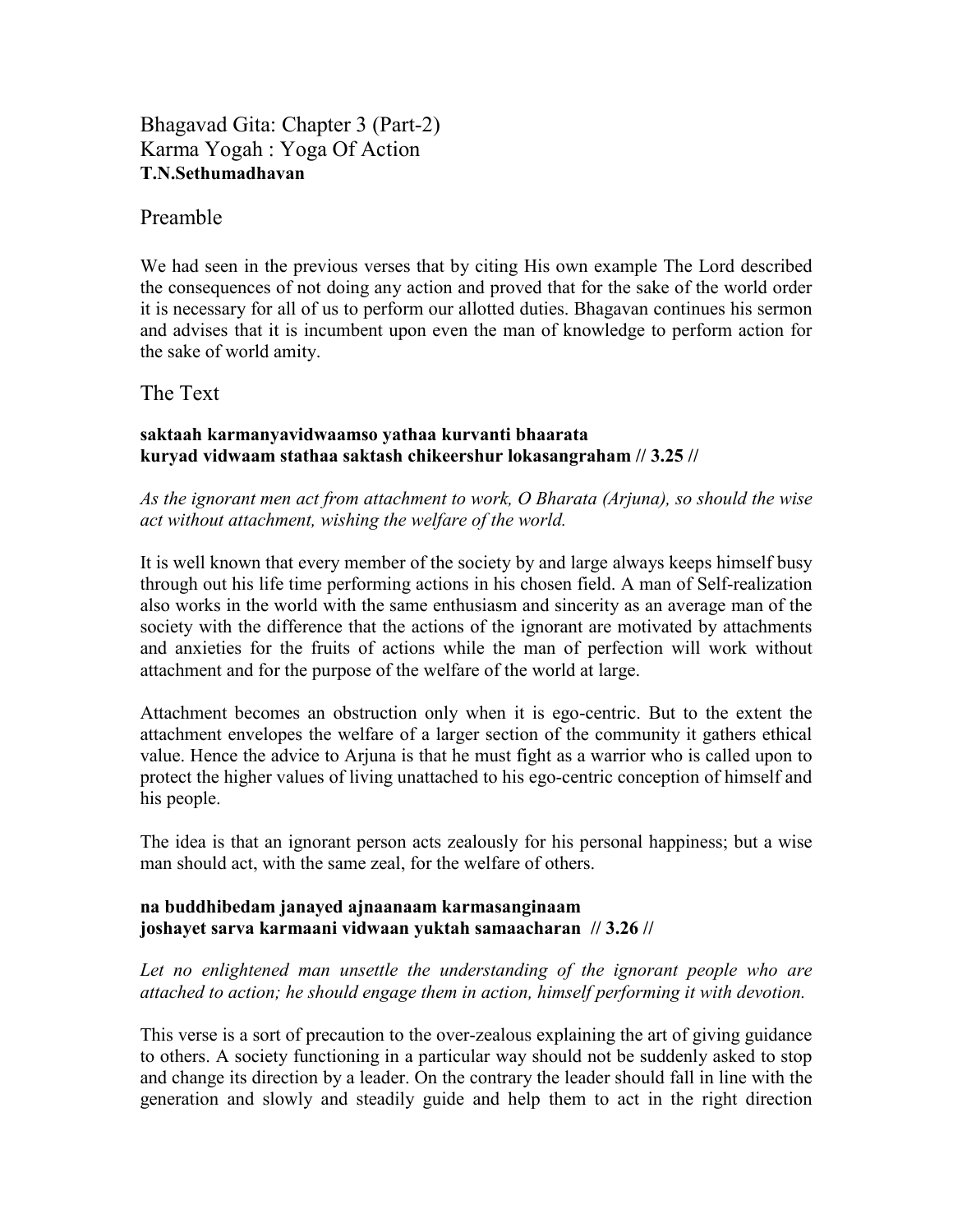setting his own example. When a man of equipoise works in the society at large, the chances are that he will start advising on abstract ideologies and ethics which may make the ordinary people to conclude that renunciation of all activities is the direct path to Selfdevelopment and thus give up prematurely all work. The men of wisdom are warned not to go against the spirit of the times.

No wise man should unsettle his generation's firm faith in their actions. He should perform even the ordinary actions in a diviner and better way and set an example to the world in performing actions without any selfish motive or attachment so that the lesser folk may follow his example.

DIFFERENCE BETWEEN THE MAN OF KNOWLEDGE AND THE MAN ATTACHED TO ACTION

#### **prakriteh kriyamaanaani gunaih karmaani sarvashah ahamkaara vimoodhaatmaa kartaa'hamiti manyate // 3.27 //**

*All actions are being performed by the Gunas of Prakriti. But he, whose mind is deluded by egoism, thinks 'I am the doer'.* 

Earlier it was explained how ignorance leads to desires, desires to thoughts and how thoughts in conjunction with mental tendencies i.e.Gunas viz. Sattwa, Rajas and Tamasmanifest themselves in the outer world as actions of different qualities. Nobler the thought, nobler the action and meaner the thought, meaner the action and so on.

Thus the Gunas modify themselves into the outside world, the body and the senses which are called the modes of Prakriti. They are classified into twenty three categories viz. intellect, ego, mind, the five subtle elements of ether etc., the ten organs of perception and action, and the five objects of senses viz. sound, touch, sight, taste and smell. These are the performers of all action. The word 'action' includes all the functions of the organs of perception and action *(jnana indriyas and karma indriyas)*. The self looks on without participating in any way in the action done by the body and the senses. Whatever actions take place in this world are nothing but the operations of the aforesaid modes of Prakriti and the absolute and formless Atma or the Self has really nothing to do with them.

An ignorant man, however, identifies the Self with the aggregate of the body and the senses and calls it as 'I 'and thinks that the Self is the doer.

Even though the Self or the soul has no relation with actions, the unwise man identifying himself with the body and the senses associates himself with the different actions of the body and thus assumes himself to be the doer of those actions. In other words he thinks it is he who resolves, he who reflects, he who hears, he who sees, he who eats, he who drinks, sleeps, walks and so on and thus traces every action to himself. Thus he ascribes to the Self all the characteristics that really belong to the Gunas. That is why action becomes the cause of bondage to him. It is the reason for him to go through the process of repeated births and deaths to reap the fruits of those actions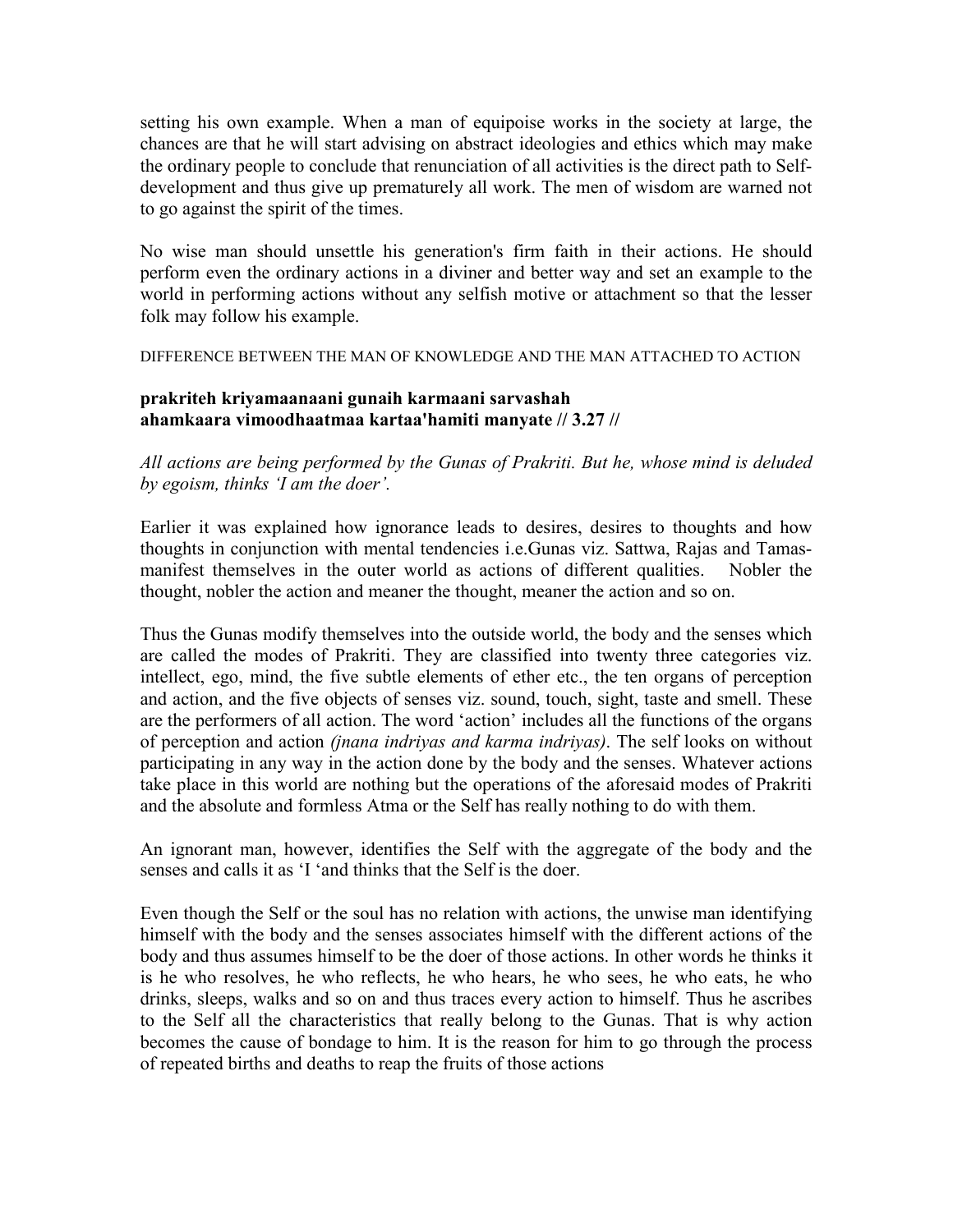#### BUT THE ENLIGHTENED MAN FEELS DIFFERENTLY

#### **tattwavittu mahaabaaho gunakarma vibhaagayoh gunaa guneshu vartanta iti matwaa na sajjate // 3.28 //**

*But he who has true insight into the respective spheres of Gunas and their actions, holding that it is the Gunas ( in the form of senses, mind etc.) that move among the Gunas (objects of perception) does not get attached to them, O Mighty Arjuna.* 

As a contrast to the attitude of the ignorant man explained in the previous verse, Sri Krishna here explains the attitude of the wise man who knows that the Self is entirely distinct from the Gunas, their classification and functions.

The enlightened man who has obtained insight into the categories of the gunas and actions, attributes every action of the mind, intellect, senses and the body to the fact that it is the product of these gunas in the shape of all instruments of perception such as the mind, intellect and senses that are moving within the sphere of their respective objects, which are also products of the gunas and that he has no relation with either. Therefore, he does not get attached to either any action or to their fruits in the shape of agreeable or disagreeable experiences.

The difference between the active enlightened man and the active ignorant man is that the former is beyond the influence of the gunas and considers himself as a non-doer while the latter is controlled by the gunas and feels that everything is being done by him.

#### **prakriter gunasammoodhaah sajjante gunakarmasu taan akritsnavido mandaan kritsnavin na vichaalayet // 3.29 //**

*The man of perfect knowledge should not unsettle (the understanding of) the foolish who is of imperfect knowledge, who deluded by the Gunas of nature, attach themselves to the functions of the Gunas.* 

Ignorant people perform actions with the expectation of results. The wise, who have knowledge of the Self, should not disturb the conviction of such ignorant persons (people of insufficient knowledge, or men of meager intelligence) because if their minds are unsettled they will give up actions themselves and plunge themselves into inertia.

Therefore, in the beginning they should be encouraged to perform actions irrespective of their attachment to its fruits and gradually they should be taught the goal of selfless activities for the attainment of Self-realization.

HOW SUCH PERSONS OF IMPERFECT UNDERSTANDING SHOULD PERFORM ACTIONS?

**mayi sarvaani karmaani sannyasyaadhyaatma chetasaa niraasheer nirmamo bhootwaa yudhyaswa vigatajwarah // 3.30 //**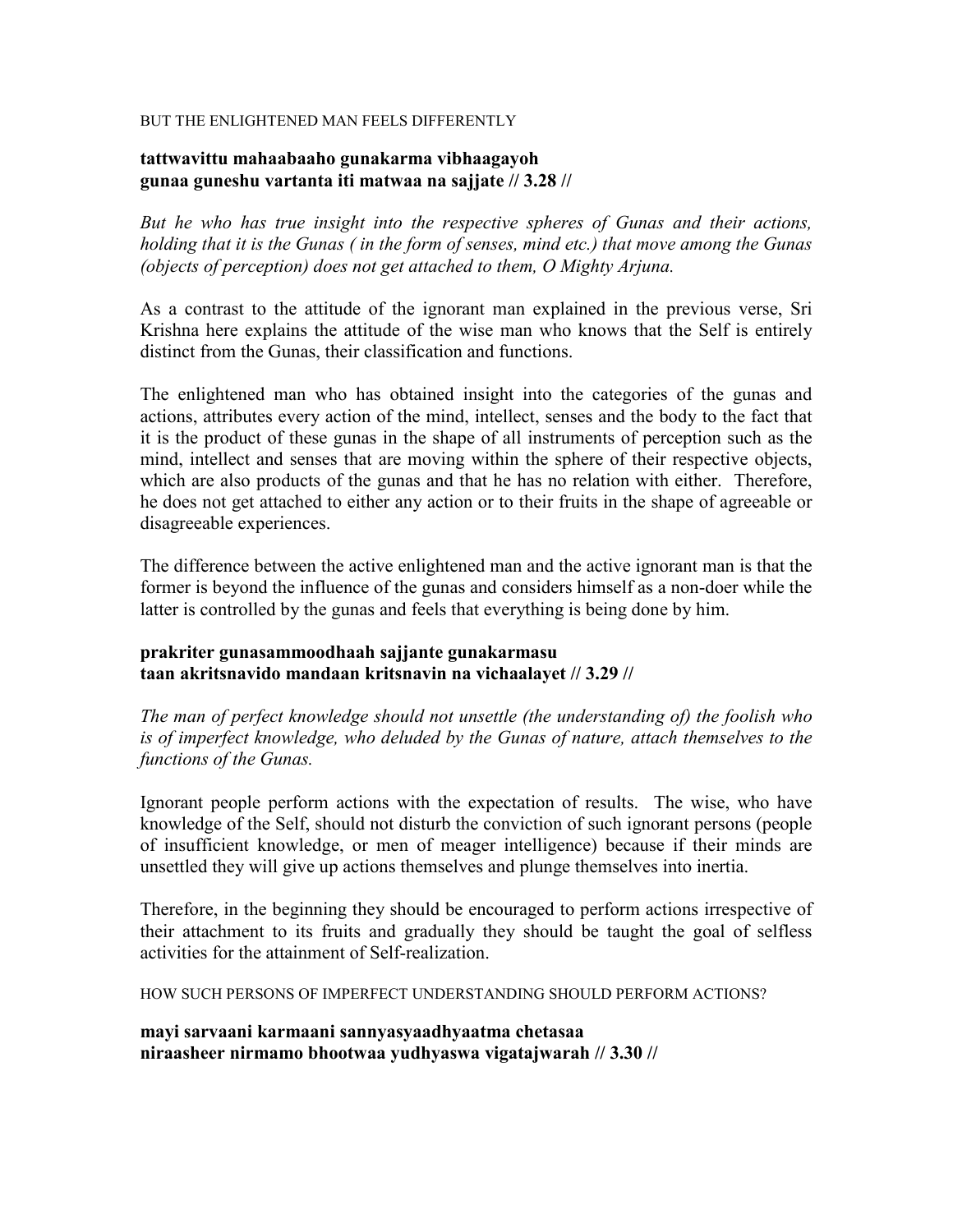*Surrendering all actions to Me, with the mind intent on the Self, freeing yourself from the longing and selfishness, fight unperturbed by grief.* 

THIS VERSE IS THE HEART OF THIS CHAPTER CONVEYING ITS CENTRAL THEME. THE LORD REVEALS TO ARJUNA THE DEFINITE DISCIPLINE THAT WOULD LEAD HIM TO HIS HIGHEST GOAL.

Here the word `me' means not Sri Krishna, the person but the Supreme Self, the Divine Being, the Supreme Lord, the Eternal and the Omniscient, the Self of all. The Lord asks Arjuna to fight on surrendering all activities unto Him, with the mind always concentrated on the Self. Surrendering all actions does not mean inactivity but acting without attachment and the sense of possession with regard to them. Actions performed with egocentric and selfish motives become a bondage. Actions performed without attachment and desires are not actions at all in as much as they are not capable of producing any painful reactions.

It also means giving up of wrong motives behind actions. Purification of motives is possible only when the mind is made to concentrate on the Self and the Divine glory. Actions performed with such mind cannot be ordinary actions but they will be activities performed for the sake of The Lord and are the expressions of the Supreme Will through an individual.

The Lord further advises action without longing, ego and mental perturbance. Longing is an expectation of a happening at a future point of time. Ego is one's own self-estimation based on his past. To act without ego and longing thus means acting without the memories of the past or the anxieties about the future but to live in the present. Even in the present there is a chance for the man of action to waste his time and energy in unnecessarily worrying about his activities through his inborn nature. This anxiety and worry is what is called here as mental fever or perturbance.

The idea is that we must engage in work by self-surrender to the Lord who presides over cosmic existence and activity. "Thy will be done" should be our attitude in all work. We must do the work with the sense that we are the servants of The Lord. The word `fight' indicates individual's confrontation with circumstances and situations in daily life.

RESULT OF SUCH ACTION BASED ON SURRENDERING IT TO THE SUPREME

#### **ye me matam idam nityam anutishthanti maanavaah shraddhaavanto'nasooyanto muchyante te'pi karmabhih // 3.31 //**

*Those men who constantly practice this teaching of mine with faith and without finding fault are also freed from the bondage of all actions.* 

Shraddha -faith- is a mental attitude. It is faith in one's own Self, in the Scriptures and in the teachings of the spiritual preceptor. It is a combination of the higher emotions of reverence and humility. It is the sincerity of purpose.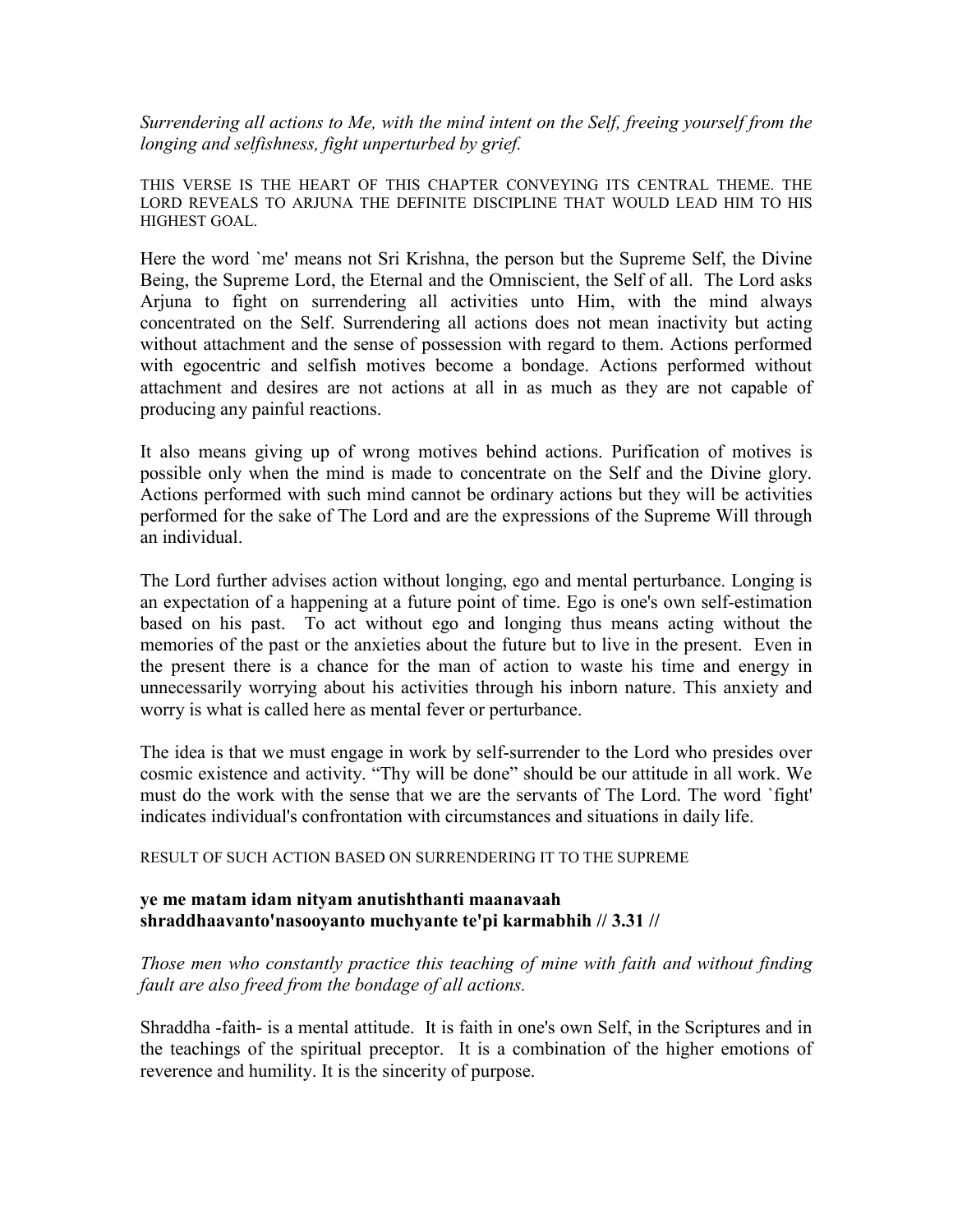Sri Krishna advocates Karma Yoga as a path that takes one ultimately to the Supreme because through desireless activity alone when performed with full faith and without criticism and questioning we will be able to bring about Vasana-exhaustion and thus make the mind purer for its meditative purposes.

The words 'they too are freed from the bondage of all actions' are intended to show that when by pursuing this discipline it is possible even for an ordinary person to get over the binding effects of action by surrendering the results of action to the Supreme, it should be much easier for Arjuna to attain that state.

WHAT IS THE HARM IF THIS ADVICE OF THE LORD IS NOT FOLLOWED?

#### **ye twetad abhyasooyanto naanutishthanti me matam sarvajnaanavimoodham staan viddhi nashtaan achetasah // 3.32 //**

*But those who find fault with my teaching and do not practice it, deluded in all knowledge and devoid of discrimination, know them to be doomed to destruction.* 

Sri Krishna warns here that those who are obstinate in finding fault with His teachings without practicing them are doomed for destruction. Such people will be more and more deluded and will lose their discrimination.

Karma Yoga is a way of life and one has to live it if one wants to receive His grace. The path of work is a process of elimination of desires in us. When egoism and egocentric desires are eliminated the work done through such pure mind is a divine action which will have enduring achievements. To the extent an individual does not practice this efficient way of work he loses his discriminative capacity and ultimately will meet his destruction.

#### ACTION IS DRIVEN BY ONE'S OWN NATURE

#### **sadrisham cheshtate swasyaah prakriter jnaanavaan api prakritim yaanti bhootani nigrahah kim karishyati // 3.33 //**

*Even a wise man acts in accordance with his own nature; beings will follow nature; what can restraint do?* 

The question as to why some people do not follow the teachings of The Lord and instead act on their own is answered in this verse; the reason is that their lower nature proves too strong for them. Every one is conditioned by his thoughts which in turn are influenced by his nature (tendency) or *prakriti*. Even an honest person finds it difficult to practice the technique in life shown by The Lord because of his own mental conditioning overwhelmed by his incapacity to pursue the path of action.

Prakriti is the mental equipment with which one is born as the result of the past acts performed in a previous life. This nature is the mainspring of the man's action. This must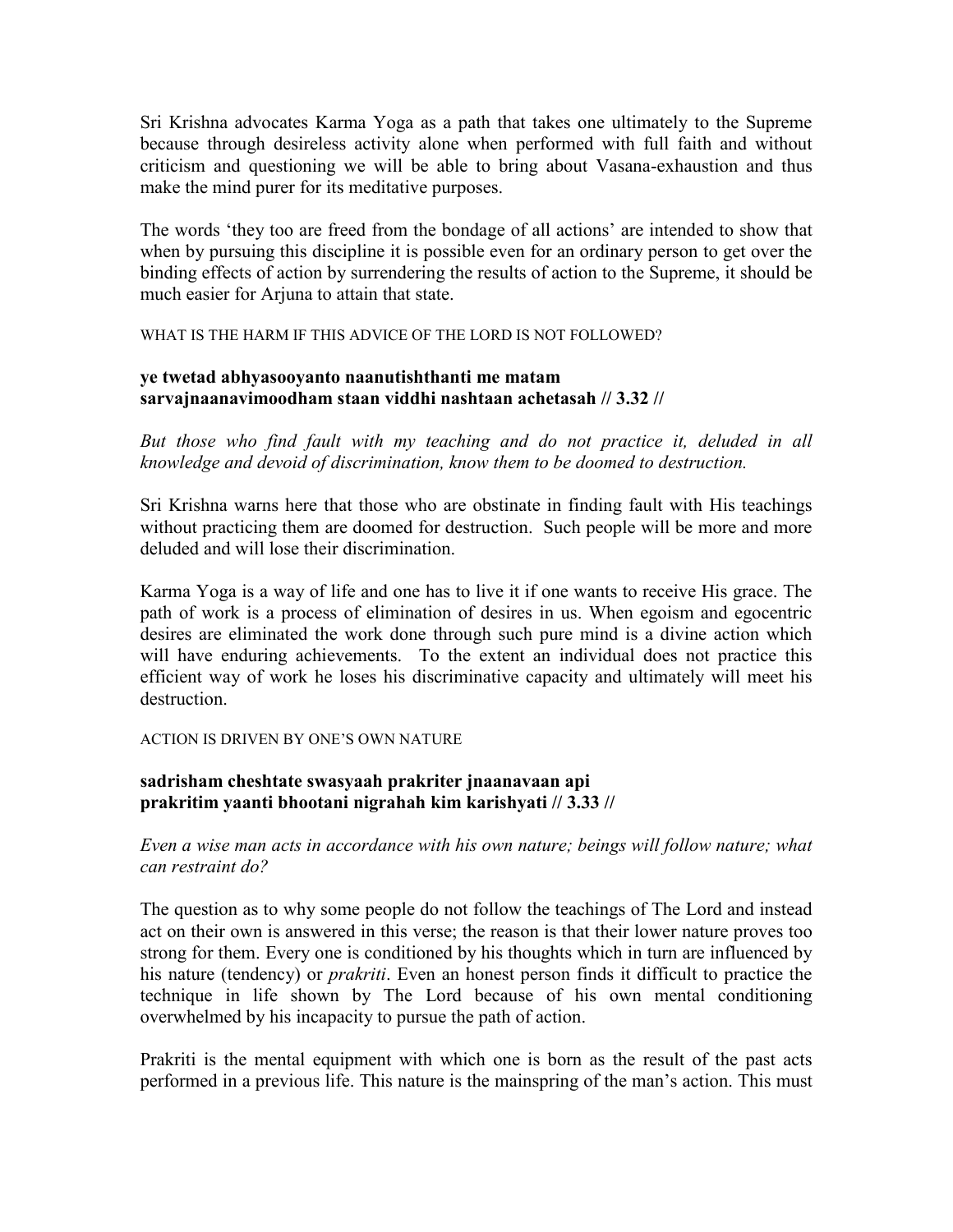run its course; there is no escape from this and even God cannot prevent its operation (Shankara). Even He ordains that past deeds produce their natural effects.

Restraint or forcible repression of senses for renouncing activities cannot be of much avail since actions flow inevitably from the workings of Prakriti and the Self is only an important witness. This indicates the omnipotence of the nature over the Self which makes us to act according to our nature, the law of our being. However, this is not a statement of despair to the effect that there is no scope for personal exertion to reach the highest goal and that the teachings of Sri Krishna are all purposeless. On the other hand it is a call to find out our true being and give expression to it as explained in the next verse.

ROLE FOR PERSONAL EXERTION

#### **indriyasye'ndriyasyaarthe raagadweshau vyavasthitau tayor na vasham aagacchet tau hyasya paripanthinau // 3.34 //**

*The love and hatred that the senses feel for their objects are inevitable. But let none come under their sway; for, they are his enemies.* 

Attachment and aversion of the sense organs to sense objects are natural to every one. Although the sense objects as such are not capable of attraction or repulsion it is the mind which produces such agitations because of its being conditioned by vasanas. Thus mind develops attachment for the agreeable objects and aversion for disagreeable ones. Sri Krishna does not advise running away from the sense objects but emphatically says `Let none come under its sway' meaning that one should be a master of the senses and not their victim.

If we do not interfere attachments and aversions will determine our acts. So long as we act in certain ways because we like them and abstain from some others because we dislike them we will be bound by our actions.

But if we overcome these impulses from our egocentric ideas and act from a sense of duty, we cannot be the victims of the play of Prakriti. Thus in the process of controlling the mind - stopping it from running after the objects of attachment and aversion - lies the personal exertion for the seeker. That is his Purushartha.

Linking this advice to the previous verse it can be understood that it is not possible for anybody to renounce all his activities forcibly. But man can by changing the aim of his life, turn the course of life from one direction to the other. In other words, avoiding likes and dislikes he can convert his actions as aids to God-realization.

DANGER IN PERCEIVING OTHER'S DUTIES AS BETTER THAN ONE'S OWN

**shreyaan swadharmo vigunah paradharmaat swanushthitaat swadharme nidhanam shreyah paradharmo bhayaavahah // 3.35 //**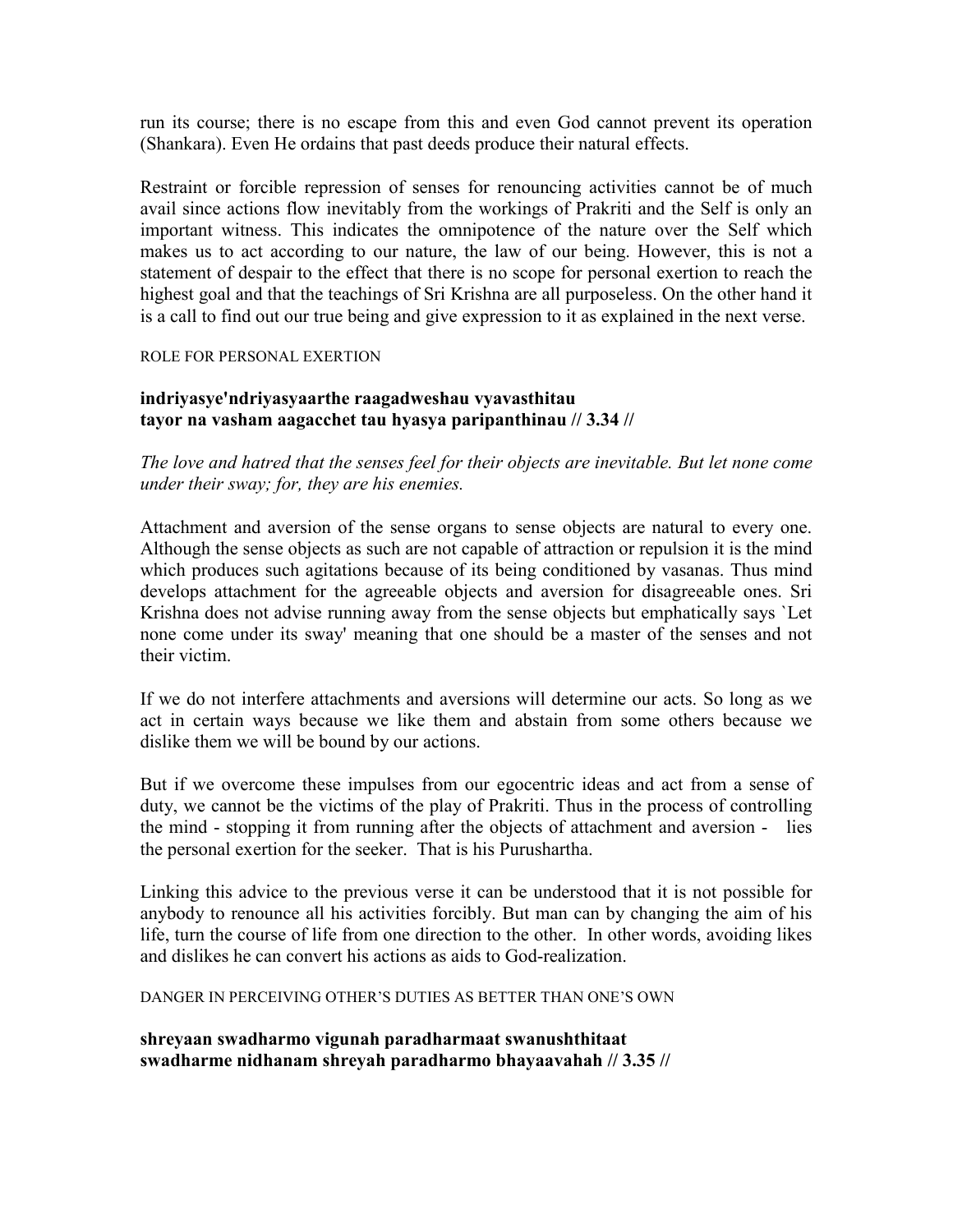*Better is one's own duty, though imperfectly performed, than the duty of another well performed. Better is death in the doing of one's own duty; the duty of another is fraught with peril.* 

Although the word Dharma is meant here as duty, in a special sense it is one's own basic nature or vasana. Swadharma is the type of vasanas one finds in his mind. To act according to one's taste, inborn and natural, is the only method to live in peace and joy. To act against one's vasanas is to act in terms of Paradharma which is fraught with danger.

Here the Swadharma of Arjuna is that of a prince and not that of Brahmana . He wanted to take up the latter abandoning the former. In this verse Sri Krishna reminds him that to act according to his own vasanas or Dharma, even though imperfect, is the right path for his development. It is dangerous to suppress one's own personality expression and imitate the activities of others, however divinely they may be. There is more happiness in doing one's own work even without excellence than in doing another's duty well. We must play our part, manfully, be it great or small.

The implication is that Arjuna's thought of desisting from fight and going in for the calm and peaceful life of a Brahmana is prompted by man's natural desire to shun what is disagreeable and adopt what is momentarily agreeable to the senses. He should on no account yield to such weakness. It is indeed much better for a person to die while discharging his own duty, though it may not have any merit, than doing the duty of another, though it may be performed in a perfect manner, because the duty of another has many pitfalls.

#### THE ENEMY IS DESIRE AND ANGER

#### *arjuna uvaacha*  **atha kena prayukto'yam paapam charati poorushah anicchannapi vaarshneya balaad iva niyojitah // 3.36 //**

*Arjuna said But under what compulsion does a man commit sin, in spite of himself, O Varshneya, and driven, as it were, by force?* 

This question raised by Arjuna is illustrative of our daily situations. Everybody knows what is right and what is not right, what is good and what is bad. Yet when it comes to action people are invariably tempted to commit the wrong.

Arjuna's query is why this paradoxical confusion between one's ideology and one's own actions. The Divine in us wants us to achieve great things but the animal in us wants us to do most abominable things many times much against our will. We seem to be constrained by an outside force. Arjuna wants to know the cause for this peculiar phenomenon.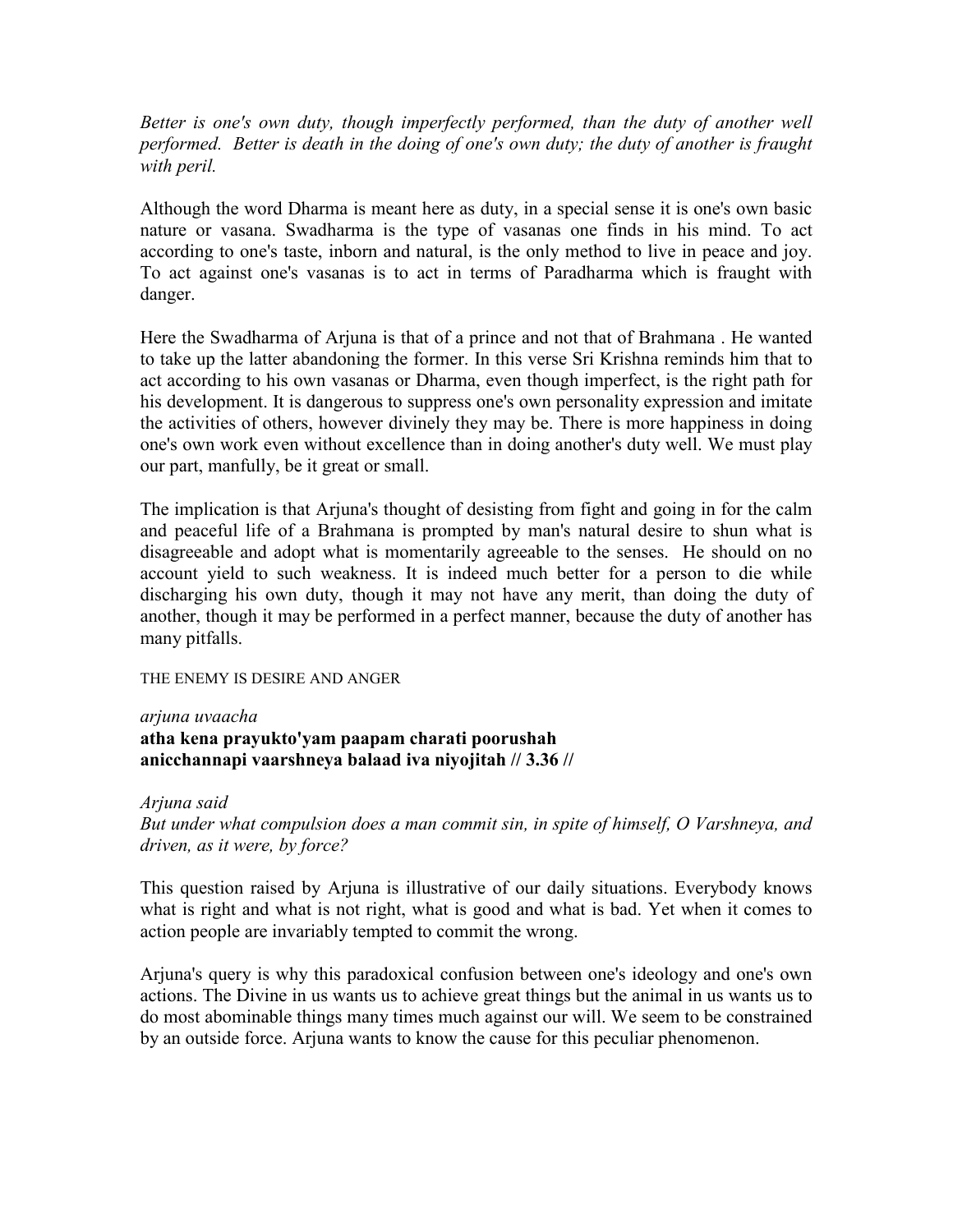#### **sri bhagavaan uvaacha kaama esha krodha esha rajoguna samudbhavah mahaashano mahaapaapmaa viddhyenam iha vairinam // 3.37 //**

*Sri Bhagavan said It is desire, it is anger born out of the quality of Rajas, all sinful and all devouring ; know this as the foe here (in this world).* 

The cause of all sins and wrong actions in this world is desire. Anger is also a desire expressed in another form. When a man's desire is not gratified he becomes angry with those who stand as obstacles in the way of their fulfillment. When a desire arises the quality of Rajas in a man urges him to work for its satisfaction.

The desire-anger-emotion combination of three-in-one is the root cause which makes an individual to compromise with higher values of existence. Once the virus of desire enters the intellectual computer the results are bound to be chaotic, blocking out the entire wisdom because desire is never satiated by its gratification. One gets rid of desire only through the constant practice of detachment. Therefore Sri Krishna says desire is the man's greatest enemy on the earth because man commits sin only at the command of desire against his will and better judgment which lands him in terrible suffering in the form of repeated birth and death.

#### HOW DOES DESIRE AFFECT MAN?

#### **dhoomenaavriyate vahnir yathaadarsho malena cha yatho'lbenaavrito garbhas tathaa tenedam aavritam // 3.38 //**

*As fire is enveloped by smoke, as a mirror by dust and as an embryo by the womb, so is this (knowledge) enveloped by that (desire).* 

`This' means true knowledge or wisdom and `that' means desire which is clearly stated in the next verse. The three different examples refer to the different degrees to which desire in the form of ignorance envelopes and conceals the inner Light in man and delude our capacity to think rationally.

Discrimination is blocked by the sense of attachment in the mind for the worldly objects. Desires fall under three categories depending upon the quality of attachments - Tamasic inert, Rajasic - active, and Sattwic -divine.

Even Sattwic desires veil the discrimination just as smoke envelopes fire where rise of the slightest wind of discrimination can dispel the smoke of desire. The veiling is thin and hence it requires only a little effort to remove it.

For the Rajasic where intellect is covered by desire prompted agitations, the example is of wiping out of dust on a mirror. Here the covering by the impurities is complete as compared to the Sattwic. In the case of smoke fire can be at least perceived while dust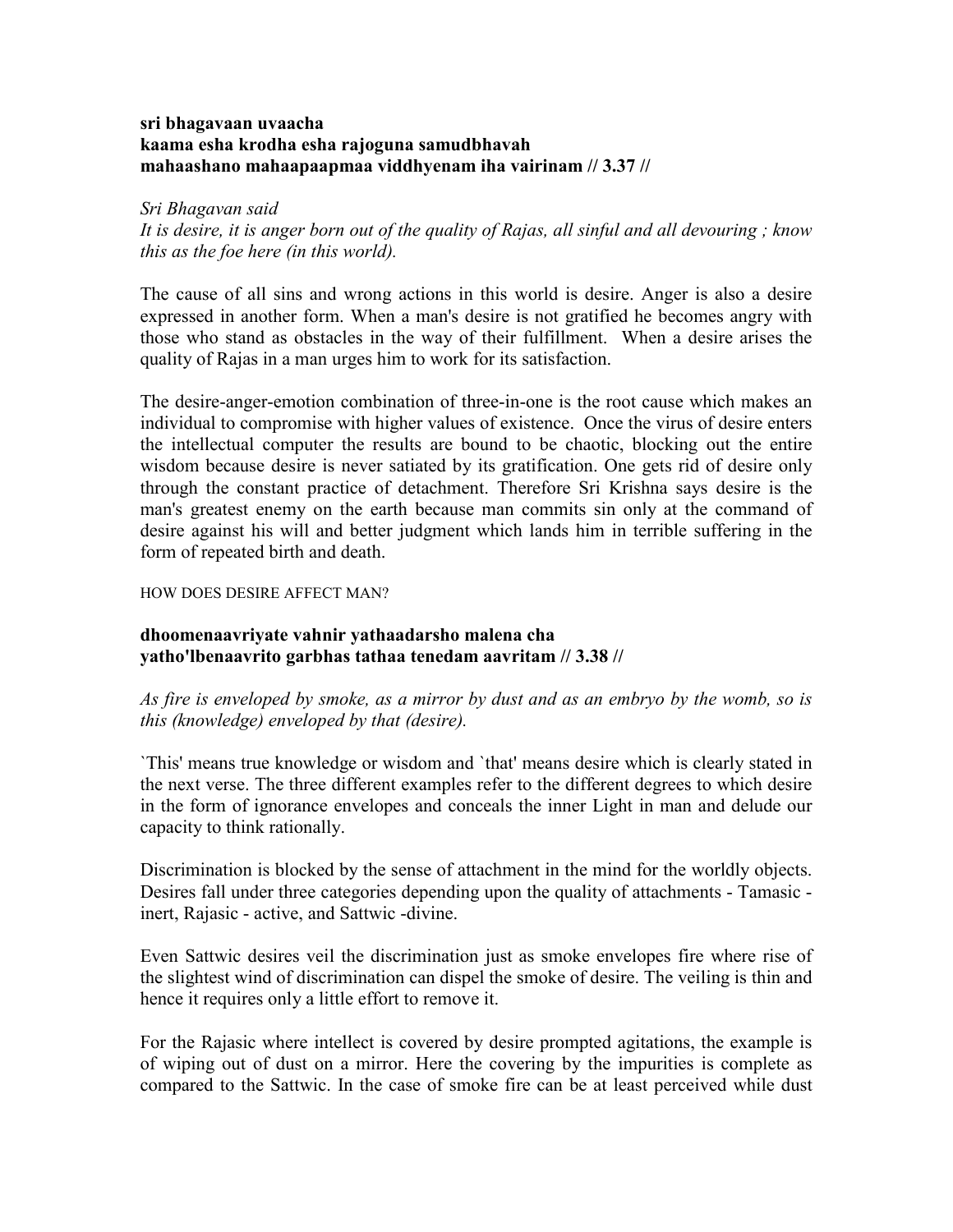completely blocks the reflection in a mirror. Hence, in this case the efforts for the removal of the dirt of desires require more time and effort.

In the case of a Tamasic, diviner aspects are completely shut out from the view by base animal instincts. The case of a foetus covered with amnion fluid in the womb is given as an illustration. Here there is no method of removing the covering until a definite period of time is elapsed. Similarly the low desires can be removed only after a longer period of spiritual evolution a Tamasic has to undergo.

#### **aavritam jnaanam etena jnaanino nityavairinaa kaamaroopena kaunteya dushpoorenaanalena cha // 3.39 //**

*O Son of Kunti, wisdom is enveloped by this constant enemy of the wise in the form of desire, which is unappeasable as the fire.*

Desires are insatiable. They are never satisfied by the enjoyments of the objects of the desires. They grow more and more as does the fire to which fuel is added. Desire screens off our capacity to discriminate right from the wrong, real from the unreal. The ignorant man considers desire as his friend because his senses are gratified. The wise man knows by experience that desire will bring nothing but suffering to him. He knows that the enemy in the form of desire does not allow the ideas of discrimination, dispassion and disinterestedness to get a hold in the mind of a seeker and presents obstacles in the path of his spiritual progress. Hence it is said to be the constant enemy of the wise but not the ignorant.

SEAT OF DESIRE

#### **indriyaani mano buddhir asyaadhishthaanam uchyate etair vimohayatyesha jnaanamaavritya dehinam // 3.40 //**

#### *The senses, the mind and the intellect are said to be its seat; through these it deludes the embodied by veiling his wisdom.*

If the enemy's hide-outs are known it is easy to capture him. Similarly Sri Krishna gives the clues to Arjuna as to where the enemies of wisdom lurk so that he can locate and eliminate them. The Lord says the senses, the mind and the intellect are seats of action for the desire to play havoc with the inner serenity and equipoise of a man. The sense organs transmit the stimuli received from the objects of enjoyment to the mind which working in close collaboration with the intellect starts living in the experience of sense enjoyments. To eliminate the inner enemy of desire at its source - sense-organs, mind and intellect- is the crux of the problem. How it is to be achieved is explained in the following verses.

CONTROL THE SENSES AND DESTROY THE DESIRE

**tasmaat twam indriyaanyaadau niyamya bharatarshabha paapmaanam prajahi hyenam jnaana vijnaana naashanam // 3.41 //**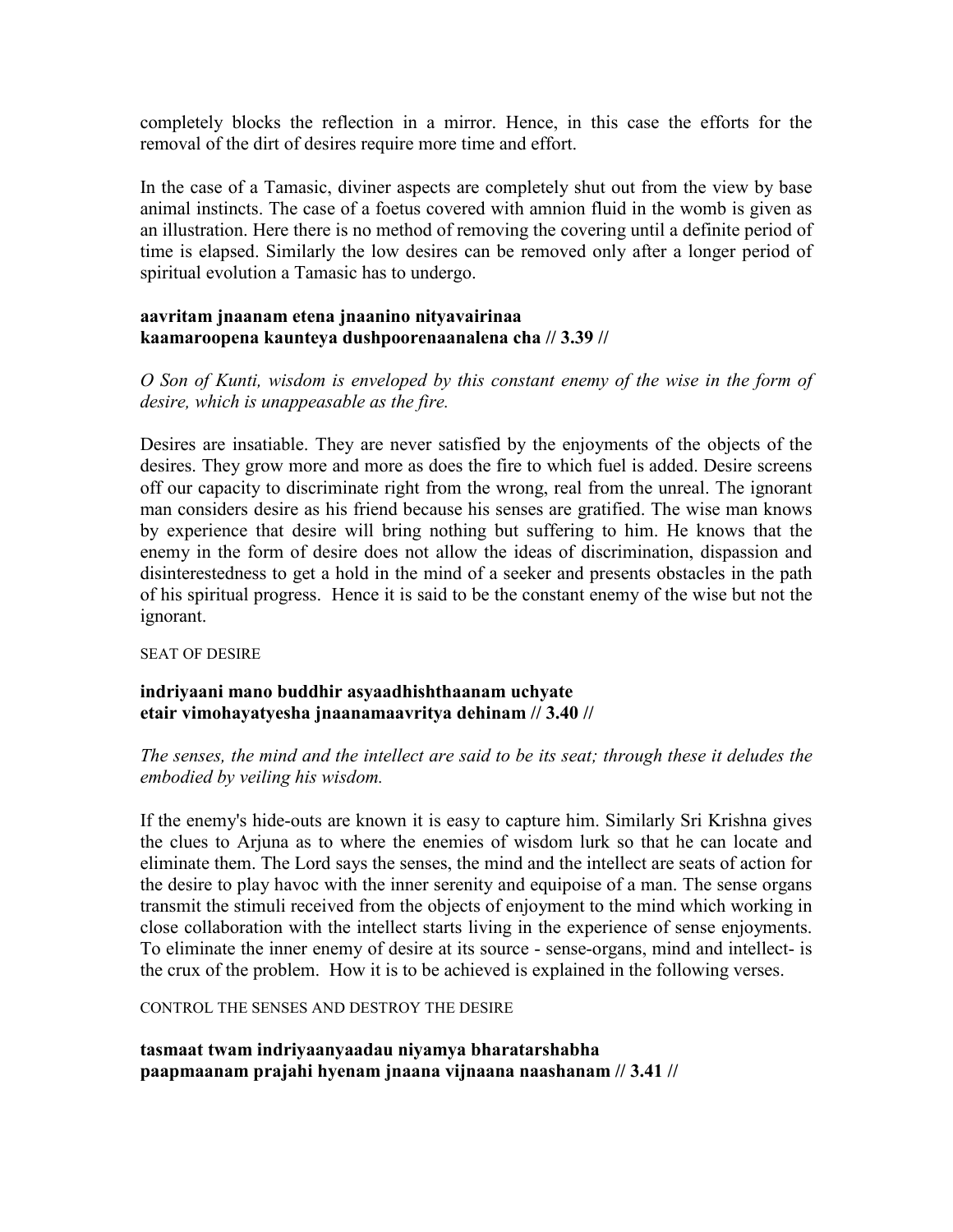*Therefore, O the Best of the Bharatas, controlling the senses first, you kill this sinful thing, the destroyer of knowledge and wisdom.* 

Sri Krishna states that the first step to kill desire is to control the senses. Desire is referred to here as a sinful thing posing a threat to both knowledge and wisdom. Desire is a sinful thing because it leads us to live a life of lowly nature.

Adi Sankara defines Knowledge - *Jnana* - as the knowledge of the Self acquired through a study of the scriptures and from a teacher. This is an indirect knowledge or *Paroksha Jnana*. *Vijnana* or wisdom is the direct knowledge or the personal experience, *anubhava,* of the things so taught or Self-realization - *Aparoksha Jnana*. Thus desire oriented agitations are not only an impediment to our direct personal spiritual experiences but also to our indirect way of acquiring knowledge through the study of scriptures.

#### **indriyaani paraanyaahur indriyebhyah param manah manasastu paraa buddhir yo buddheh paratastu sah // 3.42 //**

*They say that the senses are superior to the body; superior to the senses is the mind; superior to the mind is intellect; and one who is superior even to the intellect is He - The Self.* 

#### **evam buddheh param buddhwaa samstabhyaatmaanam aatmanaa jahi shatrum mahaabaaho kaamaroopam duraasadam // 3.43 //**

*Thus knowing Him who is superior to the intellect and restraining the self by the Self, O Mighty armed, destroy the enemy in the form of desire, no doubt hard indeed to conquer.* 

These two verses conclude the third chapter of The Gita giving the seeker a technique to conquer desire, the inner enemy. The Upanishadic method of meditation for the withdrawal of ego from the outer world of sense objects to the inner world of the Self for the purposes of curbing desire oriented tendencies and thereby achieving Self-discovery is commended here. These verses give us the hierarchy of levels of consciousness.

The physical body is gross, external and limited. As compared to this the senses are superior because they are subtler and more internal and have a wider range of activity. Superior to the senses is the mind as it can direct the function of the senses (as it can undertake the work of the senses also). Superior to the mind is the intellect because it is endowed with the faculty of discrimination and finality; when the mind doubts, the intellect decides. But The Self is superior to even the intellect because the intellect draws its power to illuminate from the Self alone. The Self is the indweller in the body, the Witness of the activities of the body, senses, mind and intellect.

Sri Krishna advises Arjuna to conquer desire with this understanding of the superior power of the Self, though it is difficult to achieve. The Lord points out that a man of discrimination and dispassion will be able to achieve this by increasing his Sattwic quality and by appealing to the indwelling Presence, The Self, through meditation. This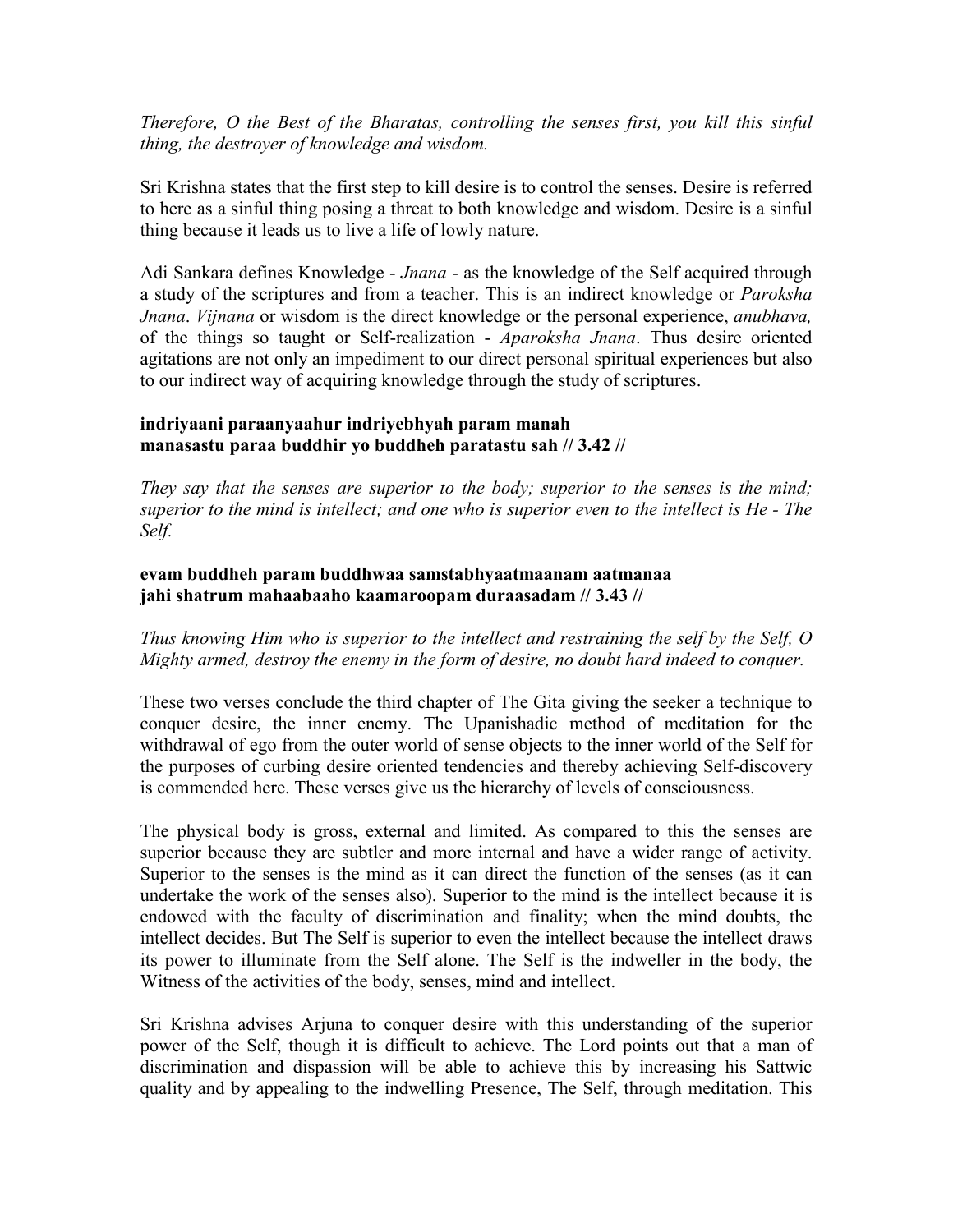controlling of the lower self i.e. the mind with the knowledge of the Higher Self is termed here as 'restraining the self by the Self'.

The technique of meditation is a conscious withdrawal of all our identifications with our body, mind and intellect and thereby turning our awareness or desire-faculty towards our diviner existence where the ego is under the perfect control of the Self with no desires to agitate the mind any more.

Thus a constructive re-organization of life is taught here by the Gita without the suppression or rejection of the life's situations.

"This Chapter expounds the necessity for the performance of work without any selfish attachment to results, with a view to securing the welfare of the world, with the realization that agency belongs to the modes of *prakriti* or to God himself." - Dr.S.Radhakrishnan.

#### **om tat sat iti srimad bhagavadgeetaasu upanishatsu brahma vidyaayaam yogashaastre sri krishnaarjuna samvaade karmayogo naama tritiyo'dhyaayah ||**

Thus in the Upanishads of the glorious Bhagavad Gita, the science of the Eternal, the scripture of Yoga, the dialogue between Sri Krishna and Arjuna, ends the third discourse entitled The Yoga of Action.

#### Concepts and Issues

In view of what was told earlier the wise and the ordinary man should always be engaged in activities, the only difference being the former performs action with selfless motive while the latter does it with selfish motives. Here The Lord warns Arjuna that the man of knowledge should desist from advising the ignorant to improve as it is likely to be misunderstood by the latter resulting in the cessation of action by them. To avoid such consequences, the wise should set an example by sticking to the path of action.

Ignorance of the nature of the Self creates desires, desires generate thoughts, and thoughts produce actions. Due to ignorance and ego we think that we perform, we succeed etc. while actually the actions are performed by the organs of action in us. Because of the imperfect understanding we consider we are the doers and hence we get attached to the anxiety for enjoying the fruits of our actions. But in the case of a wise man, who identifies himself with the Self and has gone beyond his ego sense, there is no attachment for the fruits of actions because he knows that he, the Self, is not the performer of actions and that it is only the sense organs which do the work.

The ignorant can understand the higher values of action by dedicating himself to the service of the society at large with pure selfless actions. All actions have to be offered free from selfish motives at the feet of The Lord. Such actions without selfish motives are not done by the individual; he is only a medium through which the Divine Power manifests itself, through all its actions. Those who perform actions in this unselfish spirit,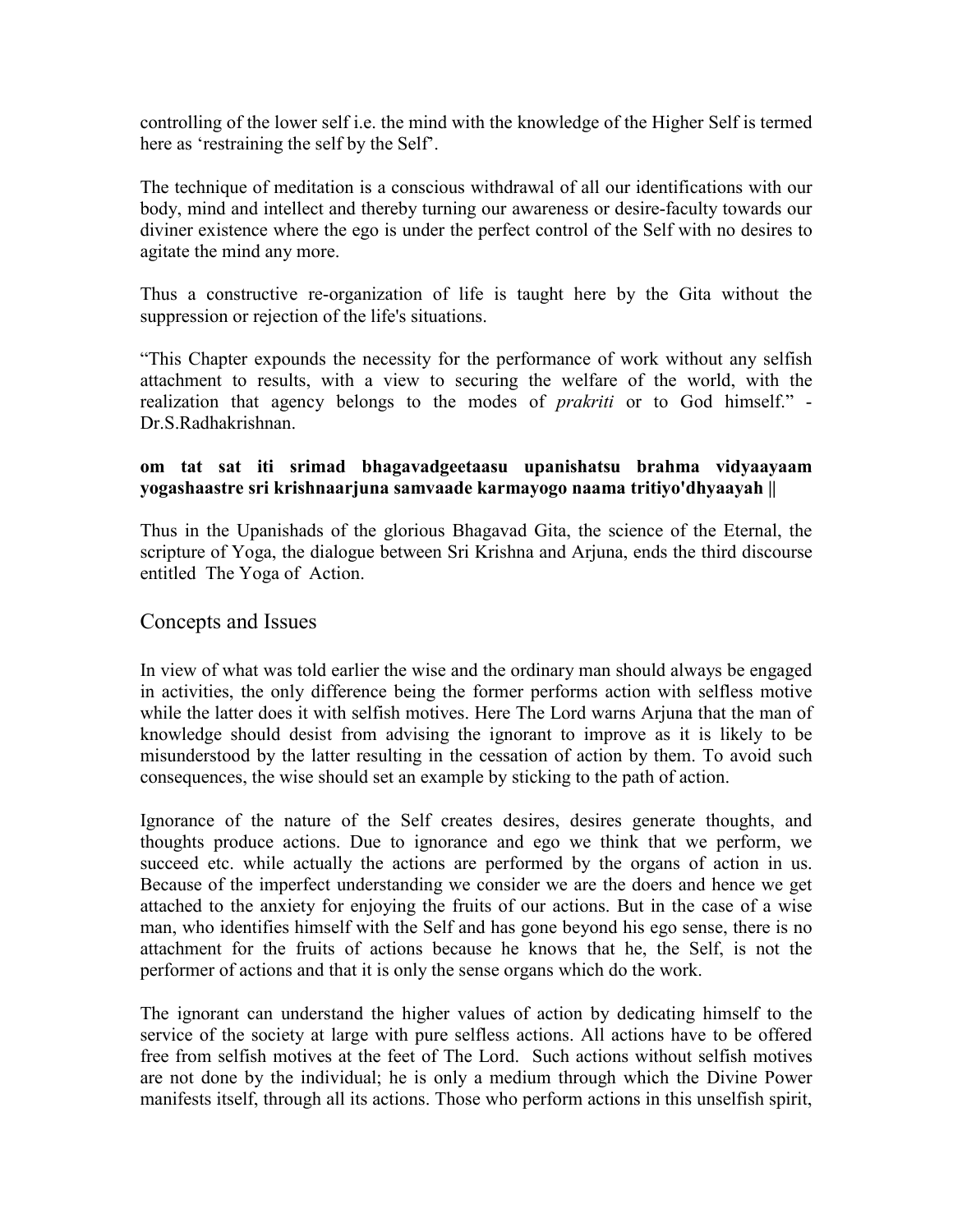with full faith in The Lord and His teachings are released for ever from the bondages caused by action. The ignorant who criticize His teachings and work to promote their selfish interests meet their own downfall.

The vasanas (impressions, tastes and inclinations brought over from the previous births) order our intellect and we cannot pursue any path other than that ordered by the direction of our own present vasanas. Man's present behavior and attitude to life are mostly governed by his past actions -vasanas. However, he can raise himself if he masters his senses that produce attachment and hatred. He should try not to become a slave of his own senses.

The mind is the storehouse of vasanas. By giving up selfish actions and attachment to their rewards, the vasanas do not get multiplied and the ego, the sense of `I', ceases to exist.

One's own duty is the best for oneself for one's own spiritual advancement. Sometimes, man is forced to commit evil deeds in spite of all his efforts against them. This is because of dual personality in everybody - good and evil are found in varying proportions. Good thoughts prompt good actions and evil thoughts encourage evil deeds. This lower nature is called ignorance which breeds desires. Desire is the root cause of all evil.

Just as smoke veils the bright fire, dust the reflecting surface of a mirror and the unborn child by the mother's womb, so also the desire veils the Ever Pure Self, the allilluminating self-knowledge. Desire acts through the organs of perception and organs of action at the mental and intellectual levels. So the first task to destroy desire is to check and control senses. If that is accomplished the All-illuminating Perfect knowledge reveals itself to be experienced as the Self.

Man is made up of the physical body, the senses, the mind and the intellect. Beyond all these the pure Atman or the Self shines. The strategy to conquer desire is to govern the mind by the intellect.

With meditation upon the Self purify the intellect. In him who has thus become one with the Self, the Lord of the Lords, all desires are completely at rest for ever.

#### Live as the Gita Teaches You to Live

All human problems arise when the mind is extroverted through its immediate agents viz. the senses. The mind seeks happiness which is its real nature. Due to lack of understanding it tries to derive happiness through the senses and goes out to the world of objects. Instead, if the mind is drawn back to its source, which is the Supreme Consciousness, it begins to experience inexpressible happiness.

Man without thoughts (individual consciousness) is God and God with individual consciousness becomes man.